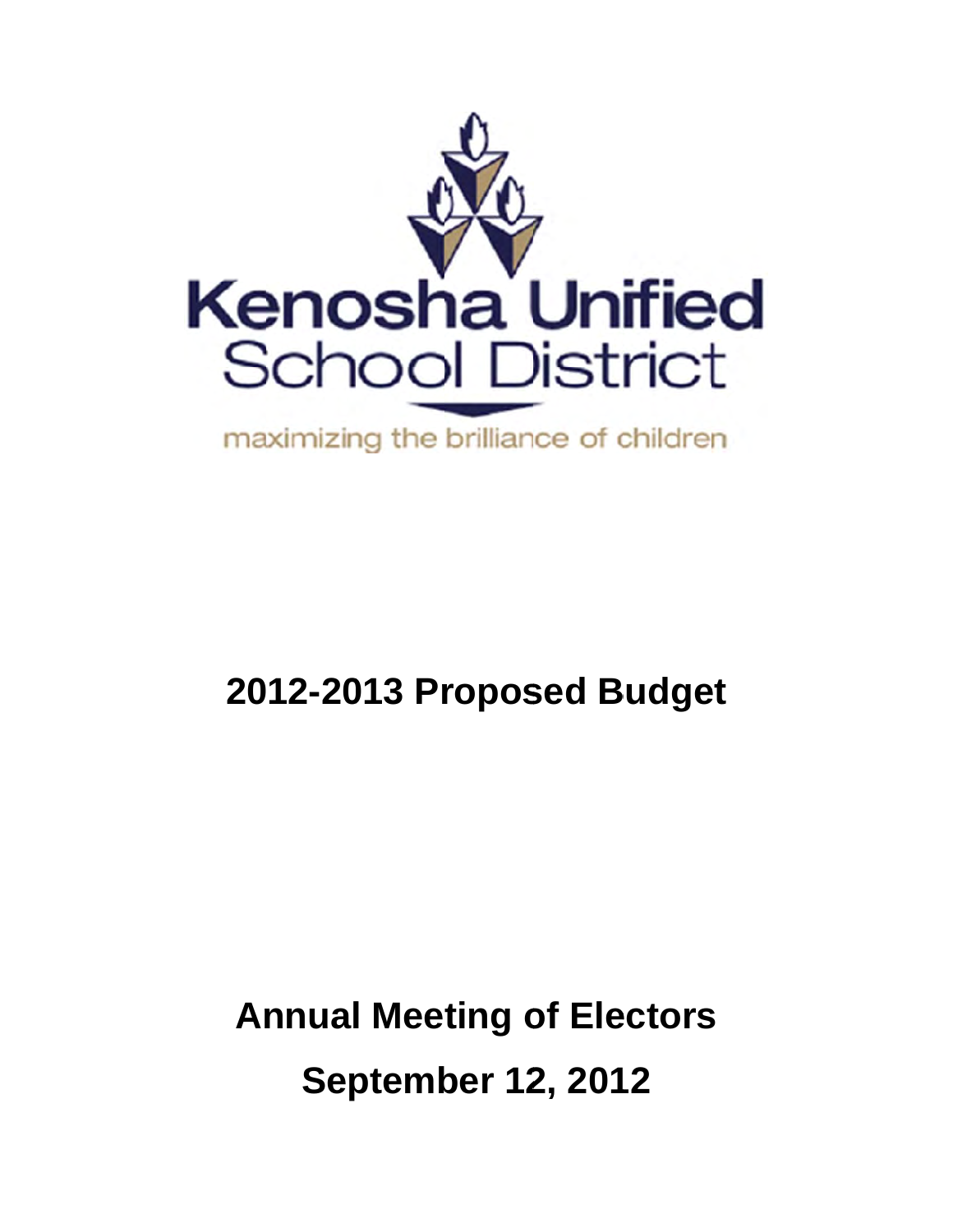### **KENOSHA UNIFIED SCHOOL DISTRICT SCHOOL BOARD AND ADMINISTRATION**

### **MEMBERS OF THE BOARD OF EDUCATION**

Mary Snyder **President** David Gallo **Vice President** Carl Bryan Treasurer JoAnn Taube Member Robert Nuzzo Member Rebecca Stevens Member Tamarra Coleman Member

### **ADMINISTRATION**

Dr. Michele Hancock Superintendent of Schools Karen Davis Assistant Superintendent of Elementary School Leadership Daniel Tenuta **Assistant Superintendent of Secondary School Leadership** Dr. Sue Savaglio-Jarvis Assistant Superintendent of Teaching and Learning Sheronda Glass Executive Director of Business Services Kristopher Keckler Executive Director of Information Systems, Data Management & Evaluation Tanya Ruder Executive Director of Community Partnerships & Media **Relations** Tina Schmitz Chief Financial Officer **Patrick Finnemore** Director of Facilities Teresa Osborne-Short Director of Human Resources David Galiton Taube<br>
Carl Biyan<br>
Carl Biyan<br>
Robert Nuzzo<br>
Robert Nuzzo<br>
Robert Nuzzo<br>
Member<br>
Tamarra Coleman<br>
ADMINISTRATION<br>
ADMINISTRATION<br>
ADMINISTRATION<br>
ASSistant Superintendent of Schools<br>
Assistant Superintendent

Susan Valeri Director of Special Education and Student Support

### **BUDGET REPORT PREPARED BY**

Tarik Hamdan Budget & Grant Manager

### **SUBMITING BUSINESS OFFICER**

Tina M. Schmitz Chief Financial Officer

**Our Vision:** *"Maximizing the brilliance of children."*

**Our Mission:** *"To assure every child experiences high quality, personalized learning success."*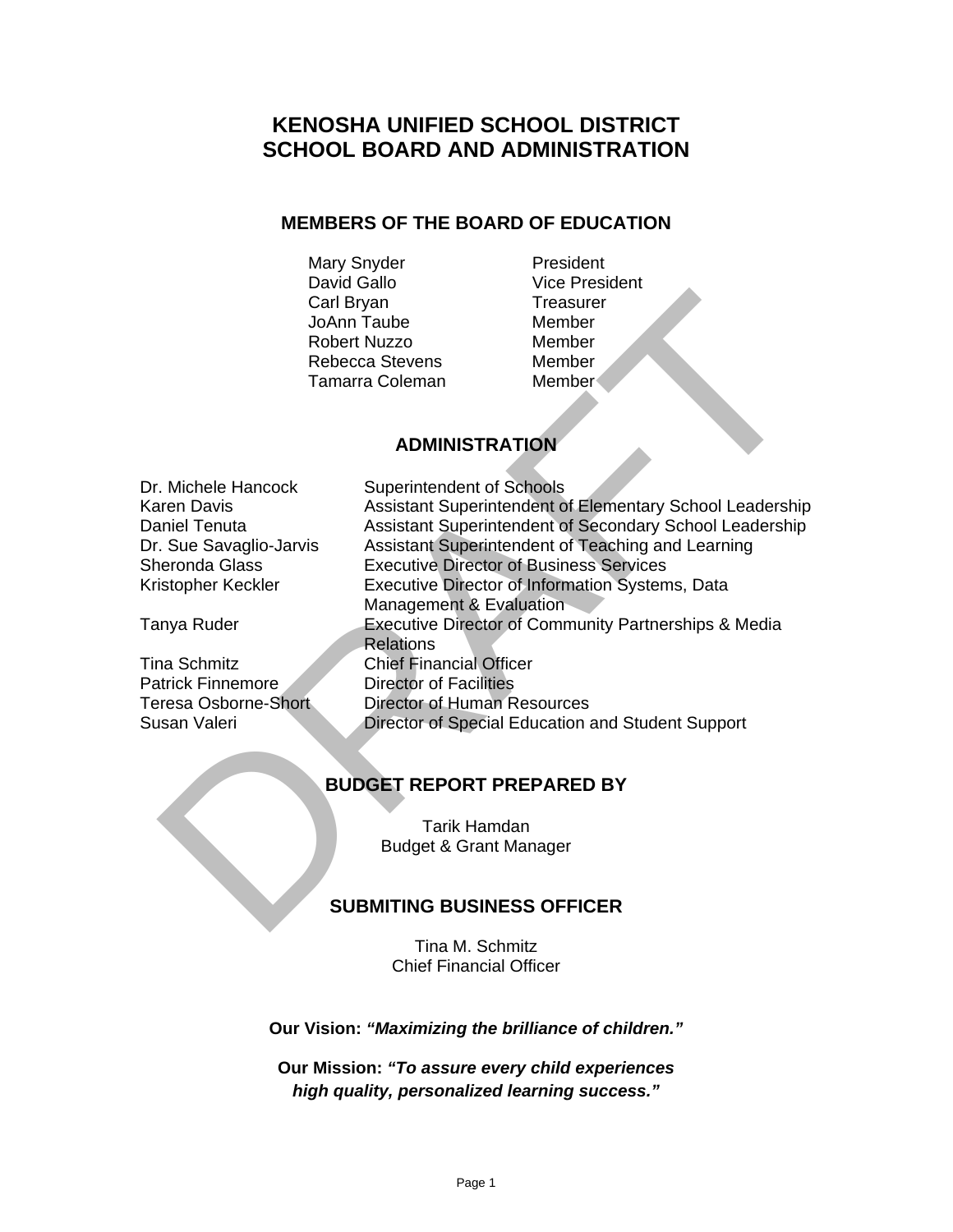#### **NOTICE OF ANNUAL MEETING OF DISTRICT ELECTORS KENOSHA UNIFIED SCHOOL DISTRICT NO.1**

#### **TO: Electors of the Kenosha Unified School District No.1**

PLEASE TAKE NOTICE that the annual meeting of Kenosha Unified School District No.1 for the transaction of school business and the approval of the tax levy for the 2012-2013 school year will be held on Wednesday September 12, 2012. It will be held in the Auditorium at Indian Trail High School, 6800 60th Street, Kenosha, Wisconsin. The annual meeting will begin immediately following a special meeting of the School Board to be held on the same evening at 7:00 P.M. for the purpose of the presentation and public hearing on the District's proposed budget for 2012-2013. The agenda for the annual meeting will be to elect a chairperson, adopt rules of order and the agenda, establish salaries and reimbursement of expenses for School Board members, **approve the 2012‐2013 tax levy, and establish the date for the 2013‐2014 annual meeting.**

> **BY ORDER OF THE SCHOOL BOARD Jo Ann Taube, School Board Clerk**

#### **KENOSHA UNIFIED SCHOOL DISTRICT NO. 1 2012‐2013 PROPOSED BUDGET PUBLICATION**

| <b>GENERAL FUND (FUND 10)</b>                                                                                                                                                                                                                                                             | <b>Audited</b><br>2010-2011 | <b>Unaudited</b><br>2011-2012 | Proposed<br>2012-2013   |
|-------------------------------------------------------------------------------------------------------------------------------------------------------------------------------------------------------------------------------------------------------------------------------------------|-----------------------------|-------------------------------|-------------------------|
| Beginning Fund Balance                                                                                                                                                                                                                                                                    | 23,633,695                  | 16,809,985                    | 15,683,728              |
| <b>Ending Fund Balance</b>                                                                                                                                                                                                                                                                | 16,809,985                  | 15,683,728                    | 19,647,830              |
|                                                                                                                                                                                                                                                                                           |                             |                               |                         |
| REVENUES AND OTHER FINANCING SOURCES                                                                                                                                                                                                                                                      |                             |                               |                         |
| Operating Transfer-In (Source 100)                                                                                                                                                                                                                                                        | $\mathbf 0$                 | 0                             | 0                       |
| Local Sources (Source 200)                                                                                                                                                                                                                                                                | 82,430,823                  | 80,127,839                    | 74,594,300              |
| Inter-district Payments (Source 300 & 400)                                                                                                                                                                                                                                                | 315,958                     | 337,666                       | 300,000                 |
| Intermediate Sources (Source 500)                                                                                                                                                                                                                                                         | 78,481                      | 60,065                        | 10,000                  |
| State Sources (Source 600)                                                                                                                                                                                                                                                                | 154,334,277                 | 144,534,847                   | 152,203,241             |
| Federal Sources (Source 700)                                                                                                                                                                                                                                                              | 13,724,132                  | 11,174,078                    | 9,199,357               |
| All Other Sources (Source 800 & 900)<br><b>TOTAL REVENUES &amp; OTHER FINANCING SOURCES</b>                                                                                                                                                                                               | 1,361,022                   | 560,499                       | 500,000                 |
|                                                                                                                                                                                                                                                                                           | 252,244,694                 | 236,794,994                   | 236,806,897             |
| <b>EXPENDITURES &amp; OTHER FINANCING USES</b>                                                                                                                                                                                                                                            |                             |                               |                         |
| Instruction (Function 100000)                                                                                                                                                                                                                                                             | 142,820,772                 | 130,249,157                   | 118,262,230             |
| Support Services (Function 200000)                                                                                                                                                                                                                                                        | 84,283,725                  | 78,828,485                    | 83,141,473              |
| Non-Program Transactions (Function 400000)                                                                                                                                                                                                                                                | 31,963,907                  | 28,843,608                    | 31,439,092              |
| TOTAL EXPENDITURES & OTHER FINANCING USES                                                                                                                                                                                                                                                 | 259,068,404                 | 237,921,251                   | 232,842,795             |
|                                                                                                                                                                                                                                                                                           |                             |                               |                         |
| SPECIAL PROJECTS FUND (FUND 20)                                                                                                                                                                                                                                                           | <b>Audited</b>              | <b>Unaudited</b>              | Proposed                |
|                                                                                                                                                                                                                                                                                           | 2010-2011                   | 2011-2012                     | 2012-2013               |
| Beginning Fund Balance<br><b>Ending Fund Balance</b>                                                                                                                                                                                                                                      | $\mathbf{0}$<br>0           | 0<br>0                        | 0<br>$\Omega$           |
| <b>REVENUES &amp; OTHER FINANCING SOURCES</b>                                                                                                                                                                                                                                             | 49,748,762                  | 47,221,179                    | 47,971,718              |
| <b>EXPENDITURES &amp; OTHER FINANCING USES</b>                                                                                                                                                                                                                                            | 49,748,762                  | 47,221,179                    | 47,971,718              |
|                                                                                                                                                                                                                                                                                           |                             |                               |                         |
| <b>DEBT SERVICE FUND (FUND 30)</b>                                                                                                                                                                                                                                                        | <b>Audited</b>              | <b>Unaudited</b>              | Proposed                |
|                                                                                                                                                                                                                                                                                           | 2010-2011                   | 2011-2012                     | 2012-2013               |
| Beginning Fund Balance                                                                                                                                                                                                                                                                    | 1,161,315                   | 760,673                       | 24,177                  |
| <b>Ending Fund Balance</b>                                                                                                                                                                                                                                                                | 760,673                     | 24,177                        | 24,177                  |
| <b>REVENUES &amp; OTHER FINANCING SOURCES</b>                                                                                                                                                                                                                                             | 25,118,044                  | 31,932,775                    | 16,908,485              |
| <b>EXPENDITURES &amp; OTHER FINANCING USES</b>                                                                                                                                                                                                                                            | 25,518,686                  | 32,669,272                    | 16,908,485              |
|                                                                                                                                                                                                                                                                                           |                             |                               |                         |
|                                                                                                                                                                                                                                                                                           | <b>Audited</b>              | <b>Unaudited</b>              | Proposed                |
| <b>CAPITAL PROJECTS FUND (FUND 40)</b>                                                                                                                                                                                                                                                    | 2010-2011                   | 2011-2012                     | 2012-2013               |
| Beginning Fund Balance                                                                                                                                                                                                                                                                    | 20,571,141                  | 4,244,695                     | 341,397                 |
| <b>Ending Fund Balance</b>                                                                                                                                                                                                                                                                | 4,244,695                   | 341,397                       | $\Omega$                |
| <b>REVENUES &amp; OTHER FINANCING SOURCES</b>                                                                                                                                                                                                                                             | 219,553                     | 480,327                       | 217,156                 |
| <b>EXPENDITURES &amp; OTHER FINANCING USES</b>                                                                                                                                                                                                                                            | 16,545,999                  | 4,383,626                     | 558,553                 |
|                                                                                                                                                                                                                                                                                           |                             |                               |                         |
|                                                                                                                                                                                                                                                                                           | <b>Audited</b>              | <b>Unaudited</b>              |                         |
| <b>FOOD SERVICE FUND (50)</b>                                                                                                                                                                                                                                                             |                             |                               | Proposed                |
|                                                                                                                                                                                                                                                                                           | 2010-2011                   | 2011-2012                     | 2012-2013               |
| Beginning Fund Balance                                                                                                                                                                                                                                                                    | 354,952                     | 480,864                       | 560,079                 |
| <b>Ending Fund Balance</b>                                                                                                                                                                                                                                                                | 480,864                     | 560,079                       | 560,079                 |
| <b>REVENUES &amp; OTHER FINANCING SOURCES</b>                                                                                                                                                                                                                                             | 8,339,134                   | 8,809,617                     | 7,905,265               |
| <b>EXPENDITURES &amp; OTHER FINANCING USES</b>                                                                                                                                                                                                                                            | 8,213,222                   | 8,730,402                     | 7,905,265               |
|                                                                                                                                                                                                                                                                                           |                             |                               |                         |
| <b>COMMUNITY SERVICES FUND (FUND 80)</b>                                                                                                                                                                                                                                                  | <b>Audited</b>              | <b>Unaudited</b>              | Proposed                |
|                                                                                                                                                                                                                                                                                           | 2010-2011                   | 2011-2012                     | 2012-2013               |
| Beginning Fund Balance                                                                                                                                                                                                                                                                    | 750,466                     | 657,693                       | 277,738                 |
| <b>Ending Fund Balance</b>                                                                                                                                                                                                                                                                | 657,693                     | 277,738                       | 0                       |
| <b>REVENUES &amp; OTHER FINANCING SOURCES</b>                                                                                                                                                                                                                                             |                             |                               |                         |
|                                                                                                                                                                                                                                                                                           | 2,232,203                   | 2,162,549                     | 2,128,725               |
|                                                                                                                                                                                                                                                                                           | 2,324,977                   | 2,542,504                     | 2,406,464               |
|                                                                                                                                                                                                                                                                                           |                             |                               |                         |
| TOTAL EXPENDITURES AND OTHER FINANCING USES                                                                                                                                                                                                                                               |                             |                               |                         |
|                                                                                                                                                                                                                                                                                           | <b>Audited</b>              | <b>Unaudited</b>              | Proposed                |
|                                                                                                                                                                                                                                                                                           | 2010-2011                   | 2011-2012                     | 2012-2013               |
|                                                                                                                                                                                                                                                                                           | 361,420,050                 | 333,468,234                   | 308,593,279             |
|                                                                                                                                                                                                                                                                                           | 30,498,836                  | 27,136,588                    | 28,687,499              |
|                                                                                                                                                                                                                                                                                           | 9,500,000                   | 9,275,000                     |                         |
|                                                                                                                                                                                                                                                                                           | 321,421,214                 | 297,056,645                   | 279,905,780             |
|                                                                                                                                                                                                                                                                                           | $-5.06%$                    | $-7.58%$                      | $-5.77%$                |
| PROPOSED PROPERTY TAX LEVY                                                                                                                                                                                                                                                                |                             |                               |                         |
| <b>EXPENDITURES &amp; OTHER FINANCING USES</b><br><b>ALL FUNDS</b><br><b>GROSS TOTAL EXPENDITURES - ALL FUNDS</b><br>Interfund Transfers (Source 100) - ALL FUNDS<br><b>Refinancing Expenditures (Fund 30)</b><br>NET TOTAL EXPENDITURES - ALL FUNDS<br>PERCENTAGE CHANGE FROM PRIOR YEAR |                             |                               |                         |
| <b>FUND</b>                                                                                                                                                                                                                                                                               | Audited                     | <b>Unaudited</b>              | Proposed                |
|                                                                                                                                                                                                                                                                                           | 2010-2011                   | 2011-2012                     | 2012-2013               |
| General Fund                                                                                                                                                                                                                                                                              | 79,162,892                  | 77,070,827                    | 71,814,314              |
| Referendum Debt Service Fund                                                                                                                                                                                                                                                              | 13,520,354                  | 14,625,987                    | 15,760,784              |
| Non-Referendum Debt Service Fund                                                                                                                                                                                                                                                          |                             |                               |                         |
| Capital Expansion Fund                                                                                                                                                                                                                                                                    |                             |                               |                         |
| Community Service Fund<br><b>TOTAL SCHOOL LEVY</b>                                                                                                                                                                                                                                        | 1,981,240<br>94,664,486     | 1,981,240<br>93,678,054       | 2,000,000<br>89,575,098 |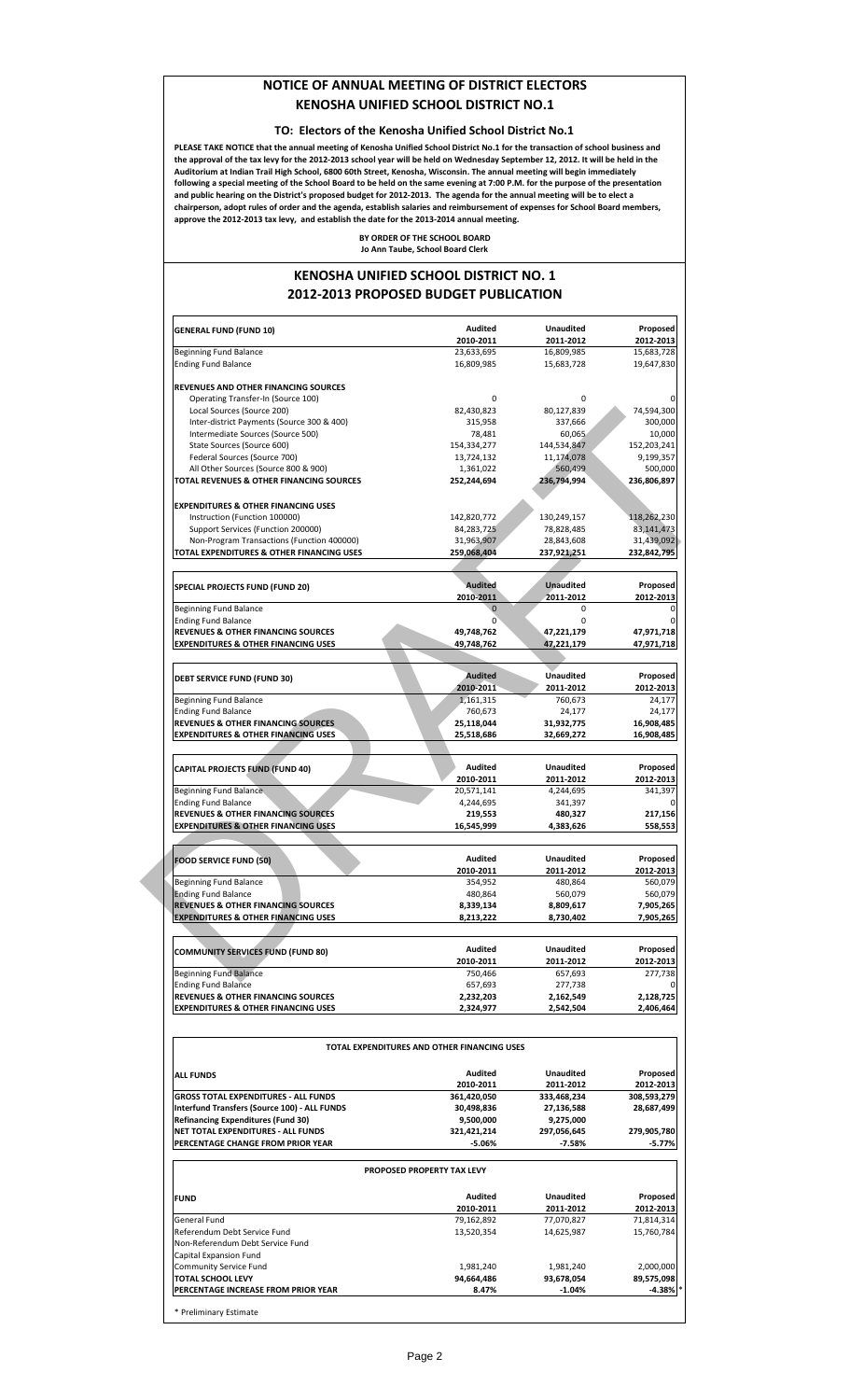### **Governmental Accounting**

Financial administration requires that each transaction be identified for administrative and accounting purposes. The first identification is by "fund" which is an independent fiscal and accounting entity, requiring its own set of books, in accordance with special regulations, restrictions, and limitations that earmark each fund for a specific activity or for attaining certain objectives. Each fund must be so accounted for that the identity of its resources and obligations and its revenues and expenditures is continually maintained.

All funds used by Wisconsin school districts must be classified into one of nine "fund types." The major fund types are the General Fund, Special Projects Fund, Debt Service Fund, Capital Projects Fund, Food Service Fund, Agency (Pupil Activity) Fund, Fiduciary Fund, Community Service Fund, and Package and Cooperative Program Fund.

Wisconsin School Districts may not need all of these fund groups at any given time. The General, Debt Service, Food Service, Pupil Activity, and Special Projects Funds will undoubtedly encompass the majority of the transactional activity that will occur in the school district. The remaining fund groups, however, are still material to the overall presentation of the financial position of the school district and as such should be maintained and reported accordingly. trained.<br>
trained.<br>
The major fund types are the General Fund, Special into one of nine "fund<br>
"The major fund types are the General Fund, Special Projects Fund, Debt<br>
cice Fund, Community Service Fund, Food Service Fund,

### **General Fund (Fund 10)**

The general fund is used to account for all financial transactions relating to the district's current operations, except for those required to be accounted for in other funds.

#### **Special Projects Funds (Fund 20)**

These funds are used to account for activities funded by specific federal or state grant programs. Only programs the DPI has identified as being accounted for in this Fund can be recorded here.

### **Fund 21 Special Revenue Trust Fund**

This fund is used to account for trust funds that can be used for district operations. The source of such funds is gifts and donations from private parties. Cash and investments in this fund are expended pursuant to donor specifications. There may be a fund balance in this fund.

#### **Fund 25 Head Start Fund**

This fund is used to account for the federal Head Start program. No fund balance or deficit should exist in this fund.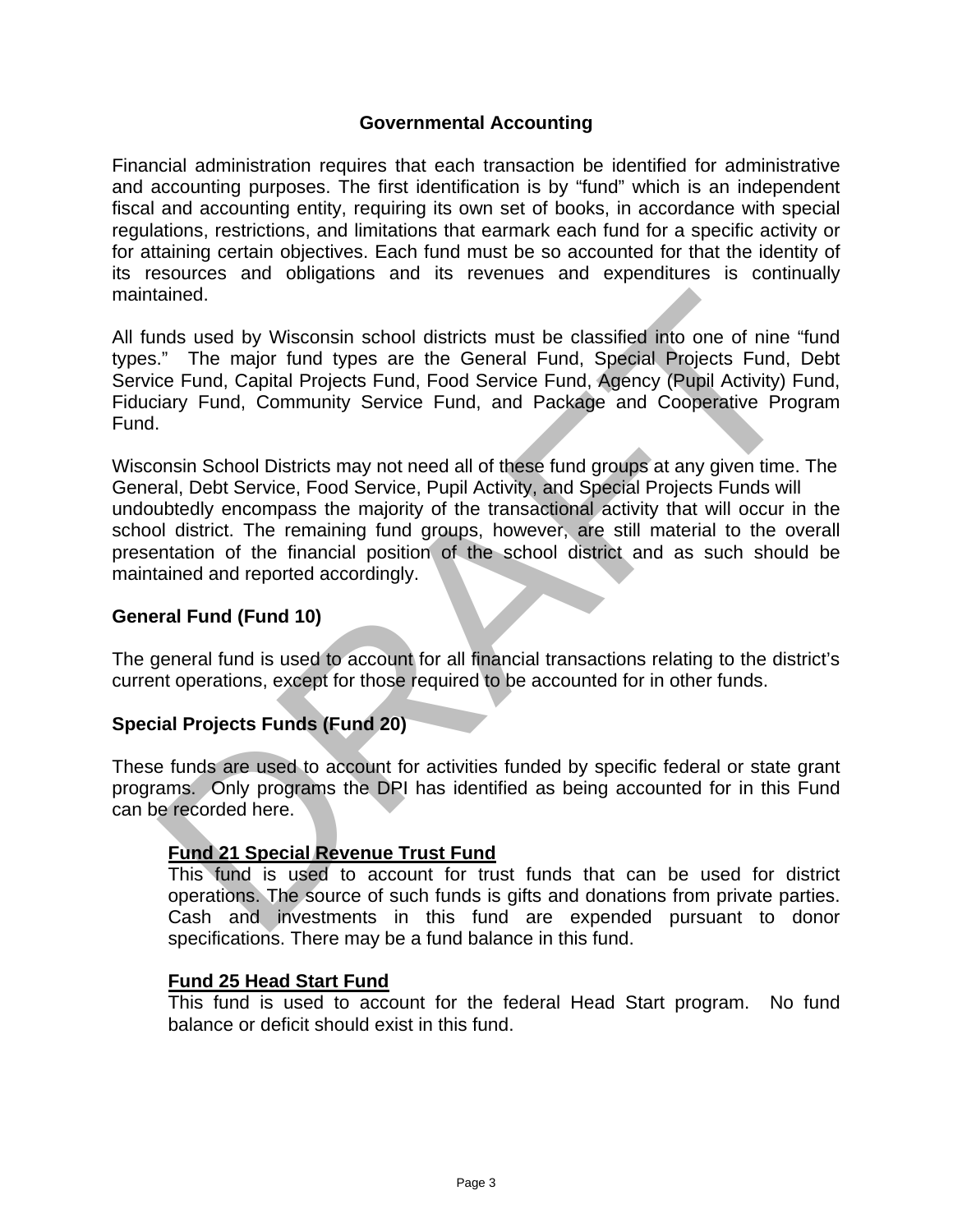### **Fund 27 Special Education Fund**

This fund is used to account for special education and related services funded wholly or in part with state or federal special education aid or charges for services provided to other districts as a result of being a host district for a special education package or cooperative program. No fund balance or deficit can exist in this fund.

### **Debt Service Funds (Fund 30)**

These funds are used for recording transactions related to repayment of the following general obligation debt: promissory notes (issued per statute 67.12(12)), bonds, state trust fund loans, and TEACH loans. Also included in these funds are transactions pertaining to land contract payments and refinancing of debt issues and other district obligations as specified by the DPI. Debt tax levies must be recorded in these funds.

Subfunds may be established for various debt issues. If subfunds are established, funds 31 - 37, and/or 39 may be used for debt authorized prior to August 12, 1993 or approved by referendum. Fund 38 is required to be used to report transactions pertaining to non-referendum debt authorized after August 12, 1993. If the district is required to have a debt service tax levy as a result of participating in a consortium, the levy is recorded in the appropriate debt service fund with the appropriate principal and interest accounts charged when payment (usually to the consortium's fiscal agent) occurs. e funds are used for recording transactions related to repayment of the following<br>ral obligation debit: promissory notes (issued per statute 67.12(12)), bonds, state<br>fund loans, and TEACH loans. Also included in these fund

### **Capital Projects Funds (Fund 40)**

These funds are used to account for expenditures financed through the use of bonds, promissory notes issued per statute 67.12(12), state trust fund loans, land contracts, an expansion fund tax levy established per statute 120.10(10m) or projects funded with a TIF capital improvement levy (Kenosha School District only). As permitted, a capital project fund may also be used to record capital lease transactions involving a "letter of credit" or where use of the lease proceeds extends beyond the fiscal year end.

Capital projects funded through other sources of revenue such as gifts, grants, sale of capital objects, etc. may be accounted for in these funds depending on the circumstances. Proceeds from the sale of buildings, sites and equipment may be placed in this fund with annual meeting approval only. Expenditures financed through General Fund tax levy or balance are always recorded in the General Fund.

The use of subfunds is required for audit reporting and legal compliance purposes. Subfunds 42, 43, 46 - 47 and/or 49 may be used as necessary to account for revenues other than an expansion fund tax levy authorized statute 120.10(10m) or a TIF capital improvement levy. Fund 41 is used for transactions financed with an expansion fund tax levy. Fund 48 is used for transactions financed with a TIF capital improvement tax levy. Any balance remaining in a subfund established with borrowing proceeds must be transferred to the related debt service fund account upon project completion.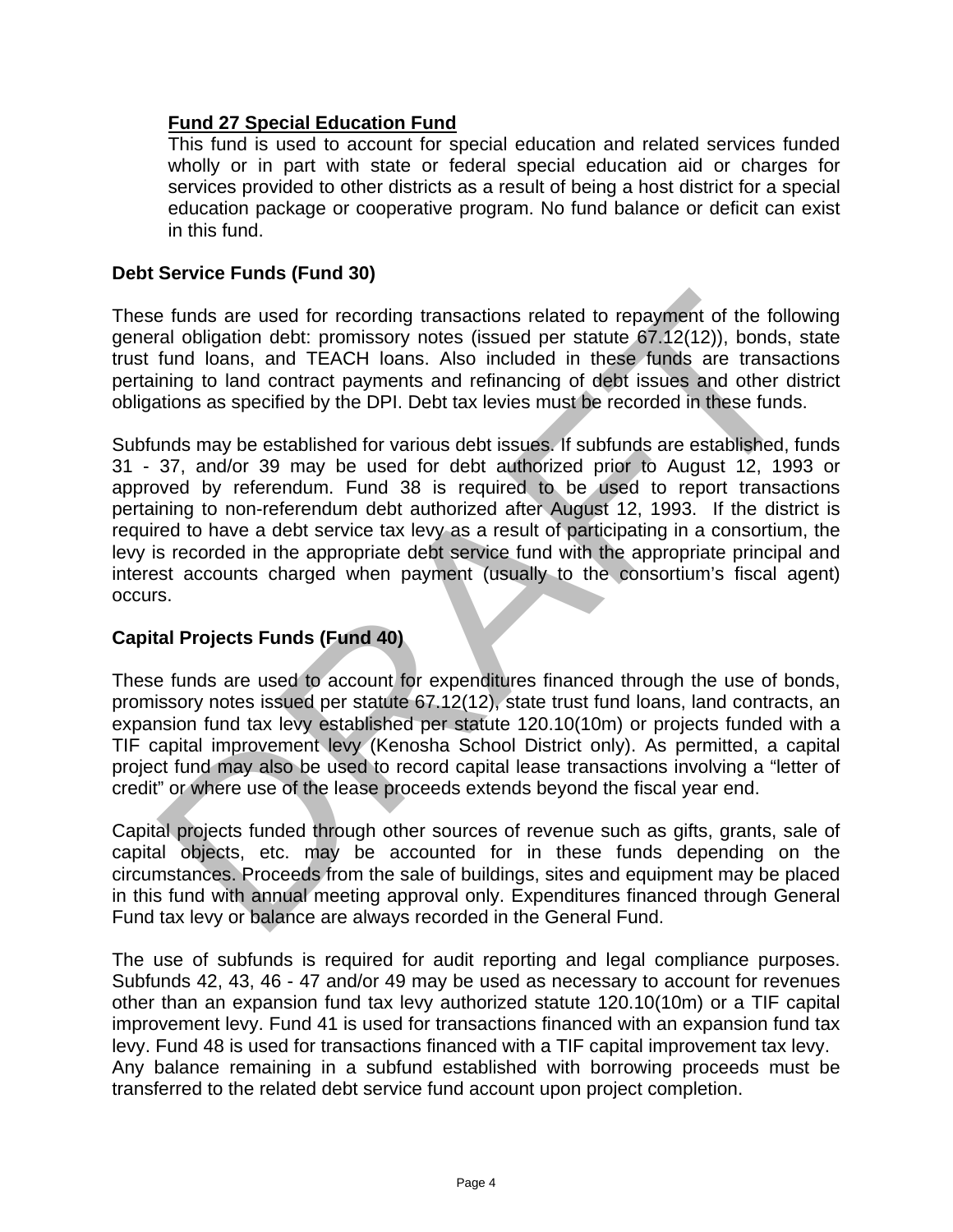The resources in capital projects funds may not be used for any purpose other than that for which the fund was established. For this reason a separate checking and/or investment account for these funds is highly recommended.

### **Food Service Fund (Fund 50)**

All revenues and expenditures related to pupil and elderly food service activities are recorded in this fund. A fund balance in the Food Service Fund is permitted. There may be no deficit in the district's Food Service Fund. Any food service fund deficit, resulting from student food services, must be eliminated by an operating transfer from the General Fund. Any food service fund deficit, resulting from elderly food services, must be eliminated by a transfer from the district's Community Service Fund. The maximum that may be transferred if the district does not have a deficit in the Food Service Fund is limited to an amount necessary to cover a current year deficit in a particular food service program (National School Lunch, Breakfast, Ala Carte, etc.)

### **Agency Fund (Fund 60)**

This fund is used primarily to account for assets held by the district for pupil organizations. Funds held for parent organizations may be accounted for in this fund and are accounted for as a liability to the parent organization. Parent organization funds may be accounted for in Fund 60. The parent organization may not be a separate 501(c) (3) entity. Receipts such as pupil deposits for books, locks, etc.; other receipts such as school lunch collections, athletic admissions and other fees may be temporarily deposited to agency fund checking accounts maintained at school locations until these items are remitted the district's business office for placement in required funds. Only balance sheet accounts for this Fund are reported in the Budget and Annual Reports. However, auxiliary records of receipts and disbursements must be maintained in at locations administering the accounts. Pupil organizations accounted for in this fund may give money to the district. It is recorded as a gift in the receiving fund. ded in this fund. A fund balance in the Food Service Fund is permitted. There may ofericit in the district's Food Service Fund Any food service suddentid, resulting the station station station and deficit, resulting from e

### **Trust Funds (Fund 70)**

These funds are used to account for assets held by the district in a trustee capacity for individuals, private organizations, other governments and/or other funds.

### **Fund 72 Private Purpose Trust Fund**

This fund is used to account for gifts and donations specified for the benefit of private individuals and organizations not under the control of the school board. Scholarships are recorded in this fund. Cash and investments in this fund are expended pursuant to donor specifications. There may be a fund balance in this fund. Gifts and donations for district operated instructional programs are recorded and accounted for in the Special Revenue Trust Fund (Fund 21).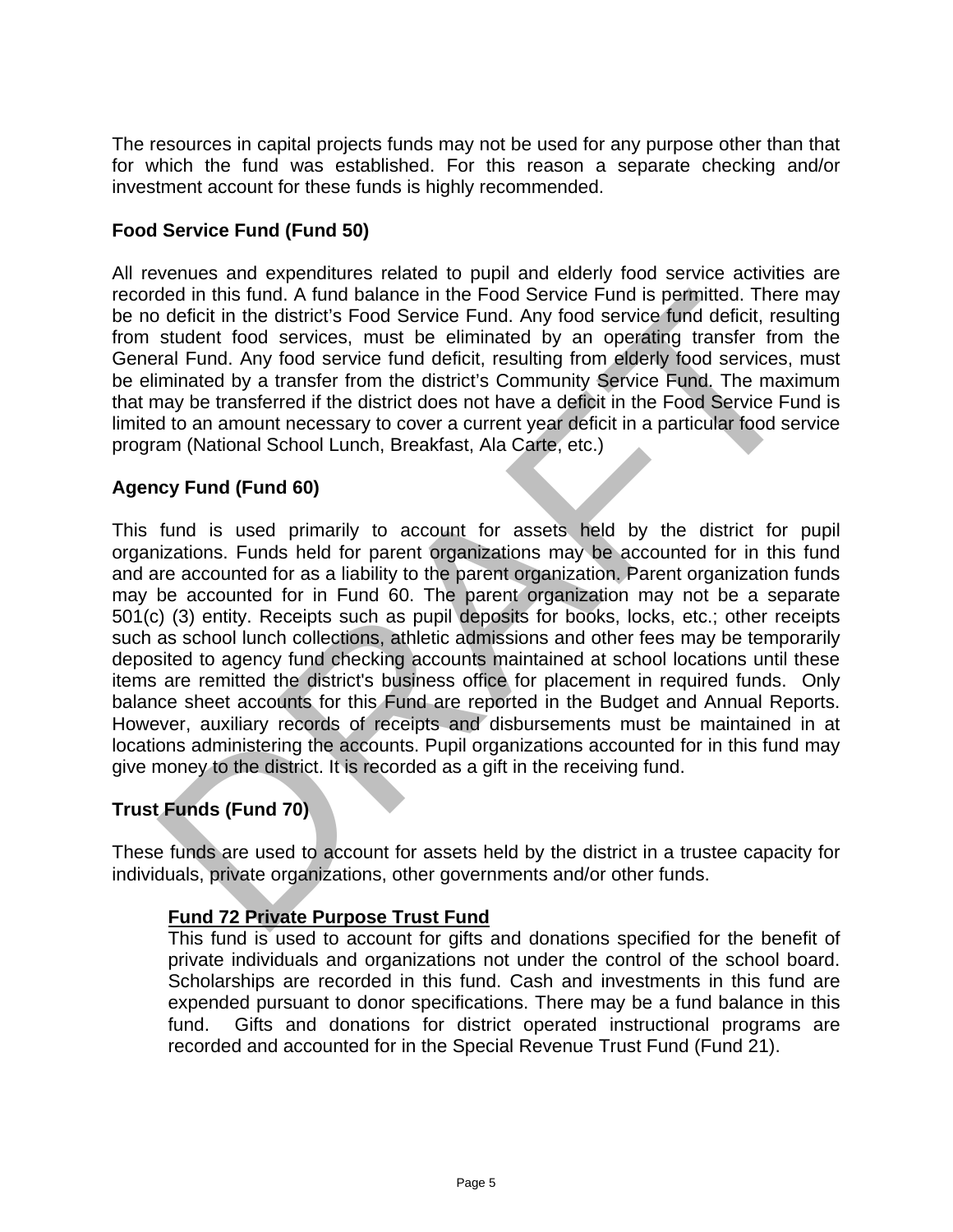### **Fund 73 Employee Benefit Trust Fund**

This fund is used to account for resources held in trust for formally established defined benefit pension plans, defined contribution plans, or employee benefit plans. Such plans must be legally established in accordance with state statutes, federal laws and Internal Revenue Service requirements. Specific requirements for use of this fund have been established by the Department of Public Instruction. This fund applies to all post-employment benefit plans where the district is providing such benefits by contribution to a legally established irrevocable trust.

### **Fund 76 Investment Trust Fund**

This fund is used to account for the external (non-district) portion of investment pools sponsored by the district.

### **Community Service Fund (Fund 80)**

This fund is used to account for activities such as adult education, community recreation programs such as evening swimming pool operation and softball leagues, elderly food service programs, non-special education preschool, day care services, and other programs which are not elementary and secondary educational programs but have the primary function of serving the community. Expenditures for these activities, including cost allocations for salaries, benefits, travel, purchased services, etc. are to be included in this Fund to the extent feasible. The district may adopt a separate tax levy for this Fund. Building use fees charged for utilities and other operational costs must be recorded in the General Fund if no cost allocation was made for these to the Community Service Fund. irrevocable trust.<br> **Fund 76 Investment Trust Fund**<br>
This fund is used to account for the external (non-district) portion of investment<br>
Thois through sponsored by the district.<br> **munity Service Fund (Fund 80)**<br>
fund is us

Statute 120.13(19) permits a school board to establish and maintain community education, training, recreational, cultural or athletic programs and services, outside regular curricular and extracurricular programs for pupils, under such terms and conditions as the school board prescribes. The school board may establish and collect fees to cover all or part of the costs of such programs and services.

The School Board must establish a Community Service Fund pursuant to s. 120.13(19). A budget for the Community Service Fund must be adopted as required by s. 65.90. Any tax necessary to operate the Community Service Fund is considered an "operation" levy subject to s. 120.10(8) and s. 120.12(3).

Access to Community Service Fund activities cannot be limited to pupils enrolled in the district's K-12 educational programs. Other funds, such as the General Fund and the Special Projects Funds, carry out the day to day K-12 educational operations of the district. All activities associated with a well-rounded curriculum (curricular and extracurricular activities) are to be accounted for in these funds and in pupil organization accounts contained in the Agency Fund (Fund 60).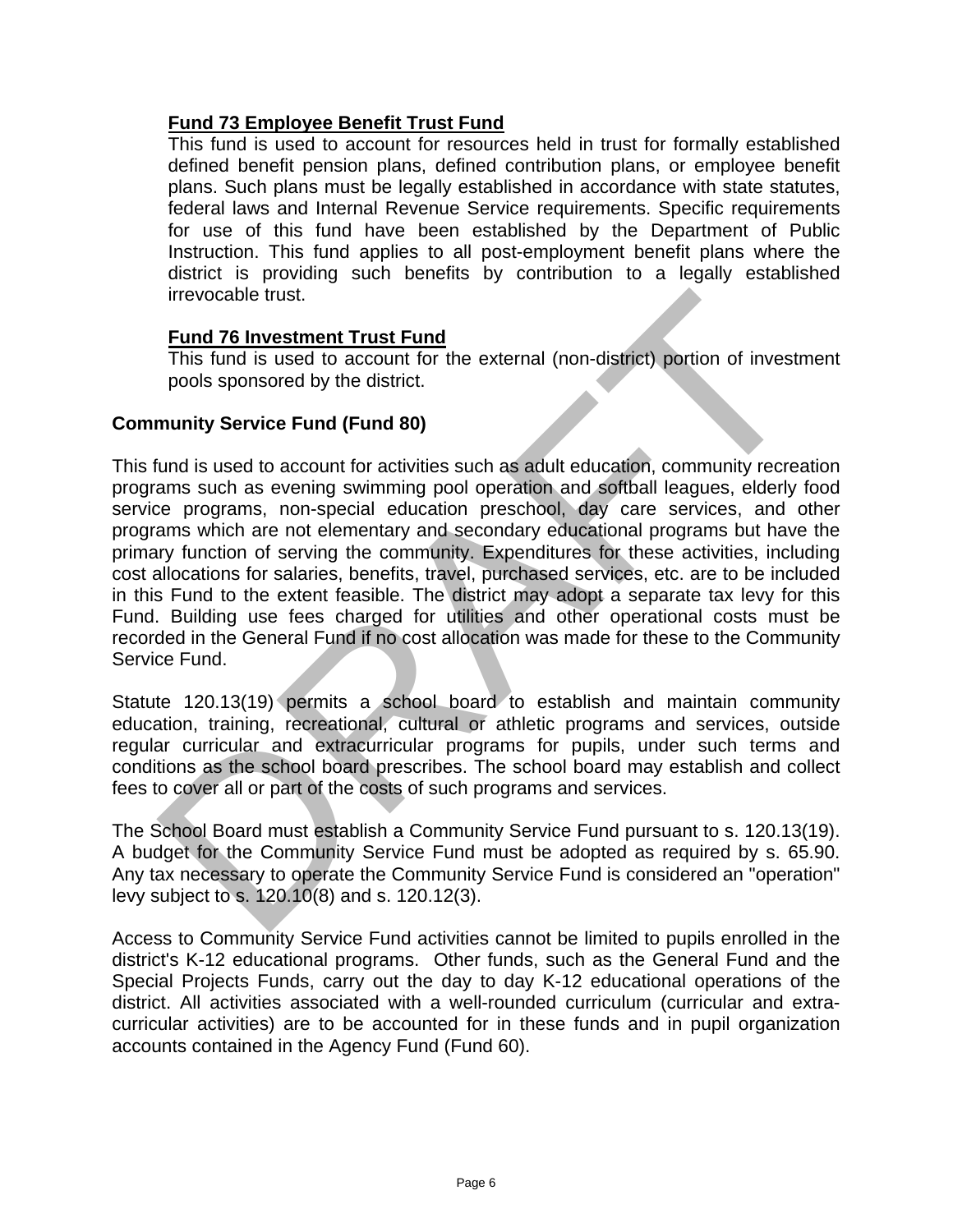Excluded from a Community Service Fund are any academic subjects and extracurricular activities available only to pupils enrolled in the district. Student activities such as inter-scholastic athletics and other extra-curricular activities, pupil clubs, dances, field trips, student seminars and symposiums also may not be funded through Community Service.

A school board may, under s. 120.13(17), grant temporary use of school grounds, buildings, facilities or equipment, under conditions, including fees as determined by the school board.

A Community Service Fund should not be established for providing access to district property for organizations such as youth, theater, and other groups not under the control of the school board unless the district is incurring additional direct cost that will not be recovered through fees, therefore requiring a tax levy subsidy. of board.<br>
Summunity Service Fund should not be established for providing access to district<br>
Service for organizations such as youth, theater, and other groups not under the<br>
e recovered through fees, therefore requiring

### **Package and Cooperative Program Funds (Fund 90)**

These funds are used to account for expenditures and revenues made by a host district related to a cooperative instructional activity involving several school districts.

Information obtained from the Department of Public Instruction

**Wisconsin Uniform Financial Accounting Requirements (WUFAR)** 

http://dpi.wi.gov/sfs/pdf/wufar\_final.pdf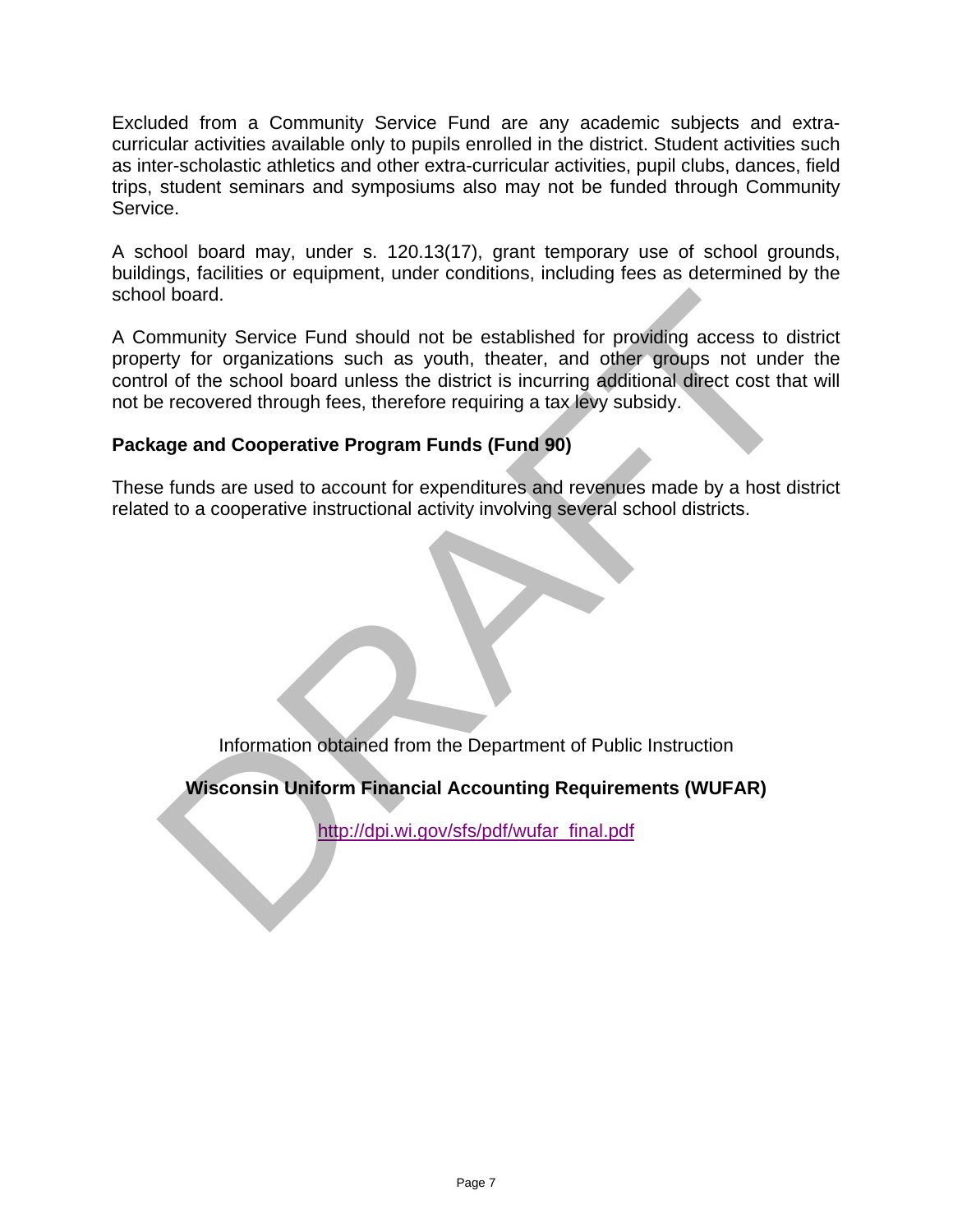## **BUDGET ADOPTION FORMAT**

**The Department of Public Instruction recommends that school districts adopt their budgets in the following format. Any subsequent changes made by the school board are to be processed in accordance with Wisconsin Statutes 65.90(5).** The Department of Public Instruction<br>recommends that school districts<br>adopt their budgets in the following<br>format. Any subsequent changes<br>made by the school board are to be<br>processed in accordance with<br>Wisconsin Statutes 6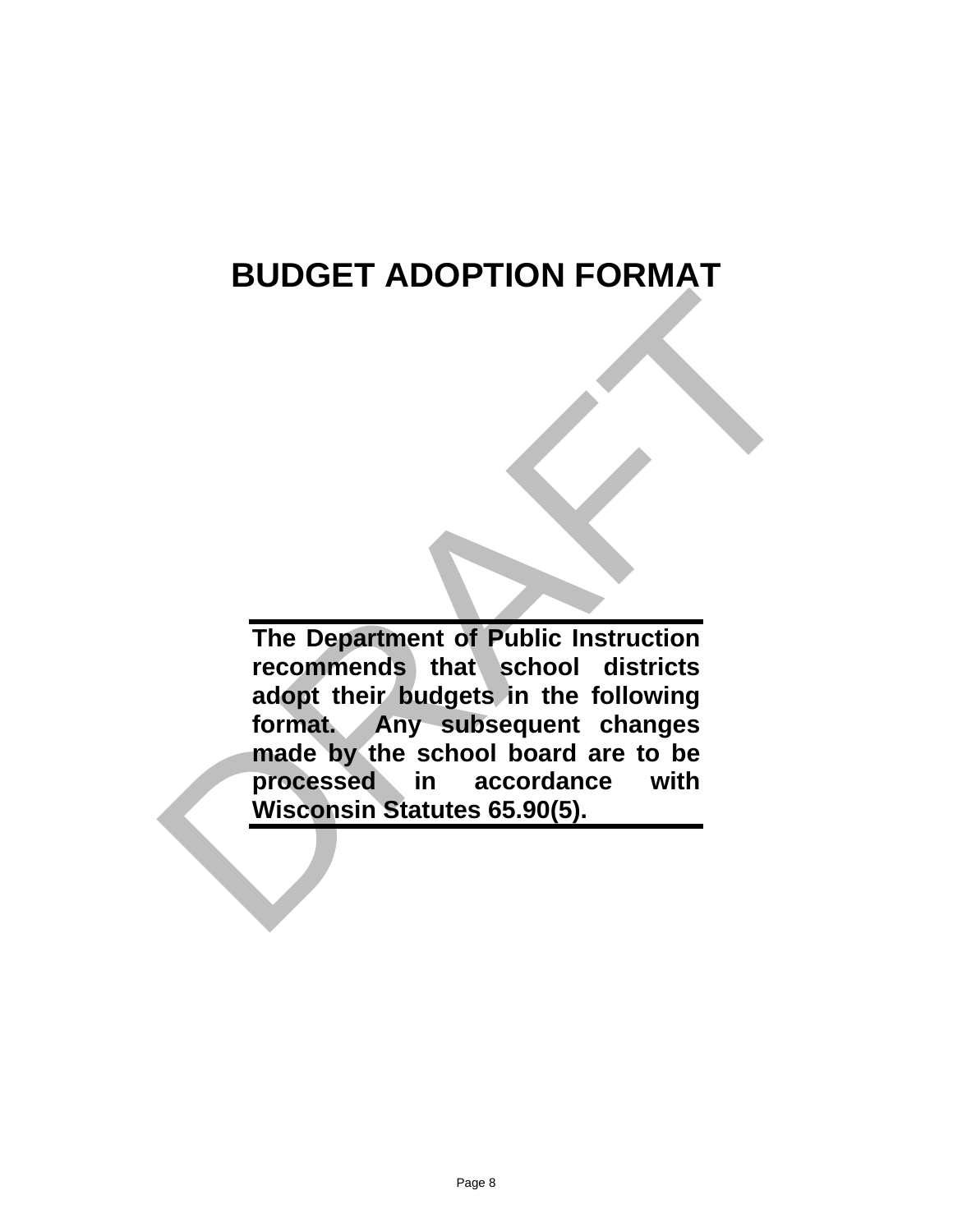### **KENOSHA UNIFIED SCHOOL DISTRICT NO. 1**

**2012-2013 Annual Meeting Budget**

**As of September 12, 2012**

|                                                                                   | <b>AUDITED</b><br>2009-2010    | <b>AUDITED</b><br>2010-2011 | <b>UNAUDITED</b><br>2011-2012 | <b>PROPOSED</b><br>2012-2013   |
|-----------------------------------------------------------------------------------|--------------------------------|-----------------------------|-------------------------------|--------------------------------|
| <b>GENERAL FUND (FUND 10)</b>                                                     |                                |                             |                               |                                |
| Beginning Fund Balance (Acct 930 000)<br>TOTAL ENDING FUND BALANCE (Acct 930 000) | \$<br>22,606,649<br>23,633,695 | \$23,633,695<br>16,809,985  | \$16,809,985<br>15,683,728    | 15,683,728<br>\$<br>19,647,830 |
| <b>REVENUES AND OTHER FINANCING SOURCES</b>                                       |                                |                             |                               |                                |
| <b>Operating Transfer</b>                                                         |                                |                             |                               |                                |
| 110 Transfers in From Other Funds                                                 |                                |                             |                               |                                |
| <b>Local Sources</b><br>210 Taxes                                                 |                                | 79,471,094                  |                               |                                |
| 240 Payments for Services                                                         | 73,510,384                     |                             | 77,377,899                    | 72,153,647                     |
| 260 Non-Capital Sales                                                             | 261,846                        | 288,085                     | 214,935                       | 211,900                        |
| 270 School Activity Income                                                        | 95,554                         | 109,061                     | 105,729                       | 110,000                        |
| 280 Interest on Investments                                                       | 212,611                        | 19,638                      | 28,608                        | 28,000                         |
| 290 Other Revenue, Local Sources                                                  | 2,716,108                      | 2,542,945                   | 2,400,667                     | 2,090,753                      |
| <b>Other School Districts Within Wisconsin</b>                                    |                                |                             |                               |                                |
| 310 Transit of Aids                                                               |                                |                             |                               |                                |
| 340 Payments for Services                                                         | 314,268                        | 315,958                     | 337,666                       | 300,000                        |
| 380 Medical Service Reimbursements                                                |                                |                             |                               |                                |
| 390 Other Inter-district, Within Wisconsin                                        |                                |                             |                               |                                |
| <b>Intermediate Sources</b>                                                       |                                |                             |                               |                                |
| 510 Transit of Aids                                                               |                                |                             |                               |                                |
| 540 Payments for Services                                                         |                                |                             |                               |                                |
| 590 Other Immediate Services                                                      | 83,253                         | 78,481                      | 60,065                        | 10,000                         |
| <b>State Sources</b>                                                              |                                |                             |                               |                                |
| 610 State Aid-Categorical                                                         | 1,287,152                      | 1,317,123                   | 1,214,804                     | 2,320,000                      |
| 620 State Aid-General                                                             | 136,030,083                    | 147,482,875                 | 142,393,589                   | 149,003,568                    |
| 630 Special Project Grants                                                        | 1,779,669                      | 1,855,773                   | 381,961                       | 365,725                        |
| 640 Payment for Services<br>650 SAGE                                              | 100,836<br>2,853,472           | 150,441                     | 135,603                       | 120,000                        |
| 660 State Revenue Through Local Units                                             |                                | 3,072,138                   |                               |                                |
| 690 Other Revenue                                                                 | 394,150                        | 455,927                     | 408,890                       | 393,948                        |
| <b>Federal Sources</b>                                                            |                                |                             |                               |                                |
| 710 Federal Aid-Categorical                                                       | 7,860,218                      | 234.712                     | 223,855                       | 211,416                        |
| 730 Special Project Grants                                                        | 2,657,449                      | 3,220,905                   | 2,970,973                     | 2,517,370                      |
| 750 ECIA, Title I & Title VI                                                      | 7,472,955                      | 7,822,238                   | 5,806,538                     | 6,280,965                      |
| 760 JTPA                                                                          |                                |                             |                               |                                |
| 790 Direct Revenue from Federal Sources                                           | 89,926                         | 2,446,277                   | 2,172,712                     | 189,606                        |
| <b>Other Financing Sources</b>                                                    |                                |                             |                               |                                |
| 860 Compensation, Fixed Assets                                                    |                                |                             | 191,989                       |                                |
| 870 Long Term Obligations                                                         |                                |                             |                               |                                |
| <b>Other Revenues</b>                                                             |                                |                             |                               |                                |
| 960 Adjustments                                                                   |                                | (1,025)                     |                               |                                |
| 970 Refund of Disbursement                                                        |                                |                             |                               |                                |
| 980 Medical Services Reimbursement                                                |                                |                             |                               |                                |
| 990 Miscellaneous                                                                 | 1,001,453                      | 1,362,047                   | 368,510                       | 500,000                        |
| TOTAL FUND 10 REVENUES & OTHER FINANCING SOURCES                                  | 238,721,386<br>\$              | \$252,244,694               | \$236,794,994                 | \$236,806,897                  |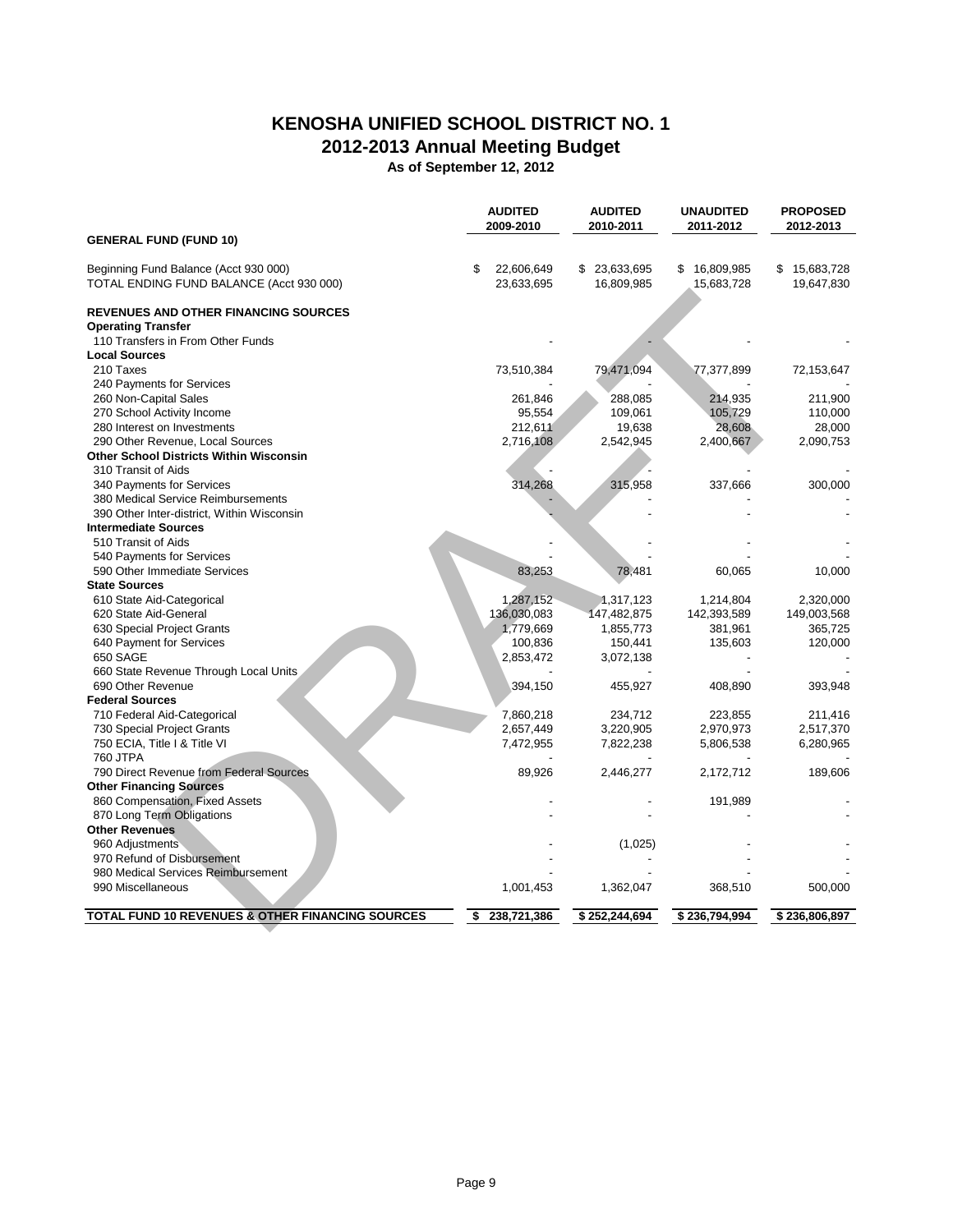### **KENOSHA UNIFIED SCHOOL DISTRICT NO. 1**

**2012-2013 Annual Meeting Budget**

**As of September 12, 2012**

|                                                            | <b>AUDITED</b>         | <b>AUDITED</b>         | <b>UNAUDITED</b>       | <b>PROPOSED</b>        |
|------------------------------------------------------------|------------------------|------------------------|------------------------|------------------------|
|                                                            | 2009-2010              | 2010-2011              | 2011-2012              | 2012-2013              |
| <b>EXPENDITURES &amp; OTHER FINANCING USES</b>             |                        |                        |                        |                        |
| <b>Instruction</b>                                         |                        |                        |                        |                        |
| 110000 Undifferentiated Curriculum                         | \$<br>75,626,166       | \$ 81,864,846          | \$75,393,364           | 68,949,496<br>\$       |
| 120000 Regular Curriculum                                  | 45,328,241             | 46,406,371             | 42,130,601             | 37,468,452             |
|                                                            |                        |                        |                        |                        |
| 130000 Vocational Curriculum<br>140000 Physical Curriculum | 5,922,841<br>5,682,340 | 5,898,595<br>5,462,520 | 4,569,836<br>5,034,837 | 4,021,848<br>4,511,904 |
|                                                            |                        |                        |                        |                        |
| 150000 Special Curriculum                                  |                        |                        |                        |                        |
| 160000 Co-Curricular Activities                            | 1,929,631              | 2,059,581              | 2,015,860              | 2,562,437              |
| 170000 Other Special Programs                              | 1,051,145              | 1,128,859              | 1,104,660              | 748,094                |
| <b>Support Services</b>                                    |                        |                        |                        |                        |
| 210000 Pupil Services                                      | 8,584,297              | 9,093,449              | 9,181,428              | 8,161,393              |
| 220000 Instructional Staff Services                        | 12,738,960             | 14,244,741             | 12,960,188             | 16,917,564             |
| 230000 General Administration                              | 1,371,182              | 1,667,468              | 1,288,420              | 1,336,107              |
| 240000 School Building Administration                      | 14,168,967             | 15,468,744             | 14,341,179             | 13,814,518             |
| 250000 Business Administration                             | 33,225,445             | 36,992,535             | 31,768,451             | 31,715,321             |
| 260000 Central Services                                    | 5,140,431              | 5,740,321              | 7,517,128              | 8,335,669              |
| 270000 Insurance and Judgments                             | 672,854                | 568,192                | 1,338,975              | 2,354,957              |
| 280000 Debt Services                                       | 663,994                | 508,277                | 432,716                | 505,943                |
| 290000 Other Support Services                              | 2,596                  |                        |                        |                        |
| <b>Non-Program Transactions</b>                            |                        |                        |                        |                        |
| 410000 Interfund Operation Transfers                       | 24,272,417             | 30,498,836             | 27,136,588             | 30,154,592             |
| 430000 General Tuition Payments                            | 1,312,834              | 1,465,072              | 1,631,617              | 1,284,500              |
| 490000 Other Non-Program Transactions                      |                        |                        | 75,403                 |                        |
|                                                            |                        |                        |                        |                        |
| TOTAL FUND 10 EXPENDITURES & OTHER FINANCING USES          | 237,694,340<br>S.      | \$259,068,404          | \$237,921,251          | \$232,842,795          |
|                                                            |                        |                        |                        |                        |
|                                                            |                        |                        |                        |                        |
| <b>SPECIAL PROJECTS FUND (FUND 20)</b>                     |                        |                        |                        |                        |
| Beginning Fund Balance                                     | 30,677                 |                        |                        |                        |
| <b>Ending Fund Balance</b>                                 |                        |                        |                        |                        |
|                                                            |                        |                        |                        |                        |
| TOTAL FUND 20 REVENUES & OTHER FINANCING SOURCES           | 48,540,306<br>\$       | 49,748,762<br>\$       | 47,221,179<br>\$       | \$<br>47,971,718       |
| 100 000 Instruction                                        | 35,891,568             | 37,840,367             | 36,344,283             | 38,001,898             |
| 200 000 Support Services                                   | 12,679,415             | 11,849,594             | 10,769,486             | 9,969,820              |
| 400 000 Non-Program Transactions                           |                        | 58,800                 | 107,409                |                        |
| TOTAL FUND 20 EXPENDITURES & OTHER FINANCING USES          | 48,570,983<br>\$       | 49,748,762<br>\$       | \$47,221,179           | \$<br>47,971,718       |
|                                                            |                        |                        |                        |                        |
|                                                            |                        |                        |                        |                        |
| <b>DEBT SERVICE FUND (FUND 30)</b>                         |                        |                        |                        |                        |
| <b>Beginning Fund Balance</b>                              | 2,066,359              | 1,161,315              | 760,673                | 24,177                 |
| <b>Ending Fund Balance</b>                                 | 1,161,315              | 760,673                | 24,177                 | 24,177                 |
|                                                            |                        |                        |                        |                        |
| TOTAL FUND 30 REVENUES & OTHER FINANCING SOURCES           | \$<br>35,365,029       | 25,118,044<br>\$       | \$<br>31,932,775       | 16,908,485<br>\$       |
| 281000 Long Term Debt Capital                              | 11,776,905             | 16,018,686             | 14,557,032             | 14,355,626             |
| 282000 Refinancing                                         | 21,705,000             | 9,500,000              | 9,275,000              |                        |
| 285000 Other Post Employment Benefit Financing             | 530,100                |                        | 6,376,634              | 233,134                |
| 289000 Other Long-Term General Obligation Debt             | 2,258,069              |                        | 2,460,606              | 2,319,725              |
| 490000 Other Non-Program Transactions                      |                        |                        |                        |                        |
| TOTAL FUND 30 EXPENDITURES & OTHER FINANCING USES          | 36,270,074<br>\$       | 25,518,686<br>\$       | 32,669,272<br>\$       | 16,908,485<br>\$       |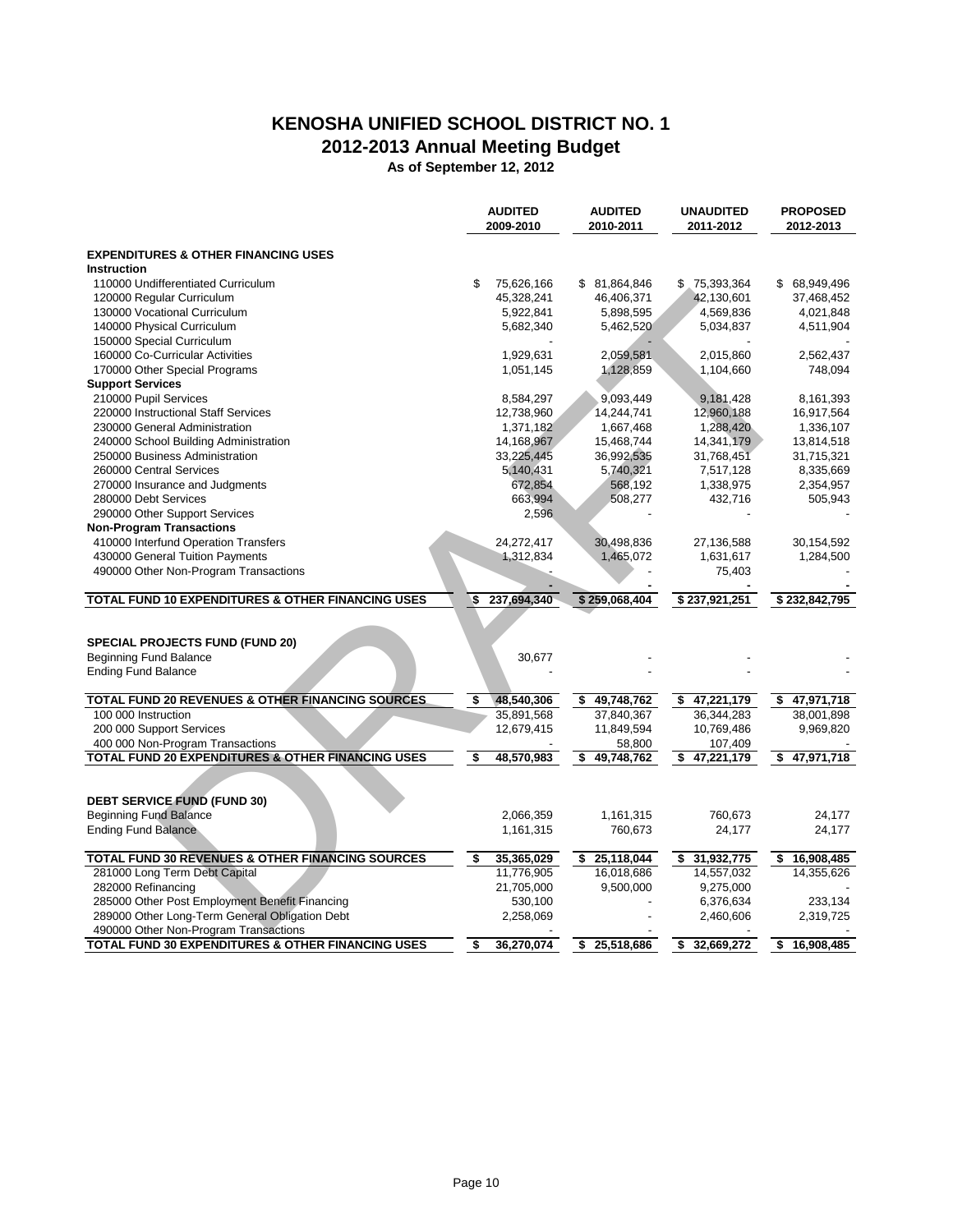### **KENOSHA UNIFIED SCHOOL DISTRICT NO. 1**

**2012-2013 Annual Meeting Budget**

**As of September 12, 2012**

|                                                                                                                                  | <b>AUDITED</b><br>2009-2010 | <b>AUDITED</b><br>2010-2011 |            | <b>UNAUDITED</b><br>2011-2012 | <b>PROPOSED</b><br>2012-2013 |
|----------------------------------------------------------------------------------------------------------------------------------|-----------------------------|-----------------------------|------------|-------------------------------|------------------------------|
| <b>CAPITAL PROJECTS FUND (FUND 40)</b>                                                                                           |                             |                             |            |                               |                              |
| <b>Beginning Fund Balance</b>                                                                                                    | \$<br>11,702,749            | \$20,571,141                | \$         | 4.244.695                     | \$<br>341,397                |
| <b>Ending Fund Balance</b>                                                                                                       | 20,571,141                  | 4,244,695                   |            | 341,397                       |                              |
| TOTAL FUND 40 REVENUES & OTHER FINANCING SOURCES                                                                                 | \$<br>38,742,869            | \$<br>219,553               | $\sqrt{2}$ | 480,327                       | \$<br>217,156                |
| 100 000 Instruction                                                                                                              |                             |                             |            |                               |                              |
| 200 000 Support Services<br>400 000 Non-Program Transactions                                                                     | 29,340,765<br>533,711       | 16,545,999                  |            | 4,383,626                     | 558,553                      |
| TOTAL FUND 40 EXPENDITURES & OTHER FINANCING USES                                                                                | \$<br>29,874,476            | \$<br>16,545,999            | \$         | 4,383,626                     | \$<br>558,553                |
|                                                                                                                                  |                             |                             |            |                               |                              |
| <b>FOOD SERVICE FUND (FUND 50)</b>                                                                                               |                             |                             |            |                               |                              |
| <b>Beginning Fund Balance</b>                                                                                                    | 1,157,384                   | 354,952                     |            | 480,864                       | 560,079                      |
| <b>Ending Fund Balance</b>                                                                                                       | 354,952                     | 480,864                     |            | 560,079                       | 560,079                      |
| TOTAL FUND 50 REVENUES & OTHER FINANCING SOURCES                                                                                 | \$<br>7,917,495             | \$<br>8,339,134             | \$         | 8,809,617                     | \$<br>7,905,265              |
| 200 000 Support Services                                                                                                         | 8,719,927                   | 8,213,222                   |            | 8,730,402                     | 7,905,265                    |
| 400 000 Non-Program Transactions                                                                                                 |                             |                             |            |                               |                              |
| TOTAL FUND 50 EXPENDITURES & OTHER FINANCING USES                                                                                | \$<br>8,719,927             | \$<br>8,213,222             | \$         | 8,730,402                     | \$<br>7,905,265              |
|                                                                                                                                  |                             |                             |            |                               |                              |
| TRUST FUND (FUND 70) *                                                                                                           |                             |                             |            |                               |                              |
| <b>Beginning Fund Balance</b>                                                                                                    | (22, 819, 060)              | (21, 843, 735)              |            | (20, 643, 868)                | \$8,350,297                  |
| <b>Ending Fund Balance</b>                                                                                                       | (21, 843, 735)              | (20, 643, 868)              |            | \$8,350,297                   | 9,145,670                    |
| TOTAL FUND 70 REVENUES & OTHER FINANCING SOURCES                                                                                 | \$4,631,144                 | \$5,027,688                 |            | \$34,777,871                  | \$4,475,373                  |
| 200 000 Support Services                                                                                                         | 3,556,103                   | 3,827,821                   |            | 5,783,706                     | 3,680,000                    |
| TOTAL FUND 70 EXPENDITURES & OTHER FINANCING USES                                                                                | \$3,556,103                 | \$3,827,821                 |            | 5,783,706                     | 3,680,000                    |
| <b>COMMUNITY SERVICES FUND (FUND 80)</b>                                                                                         |                             |                             |            |                               |                              |
| <b>Beginning Fund Balance</b>                                                                                                    | 884,632                     | 750.466                     |            | 657,693                       | 277,738                      |
| <b>Ending Fund Balance</b>                                                                                                       | 750,466                     | 657,693                     |            | 277,738                       |                              |
| TOTAL FUND 80 REVENUES & OTHER FINANCING SOURCES                                                                                 | \$<br>2,104,262             | \$<br>2,232,203             | \$         | 2,162,549                     | \$<br>2,128,725              |
| 100 000 Instruction                                                                                                              | 234,165                     | 211,653                     |            | 2.384                         | 2.148                        |
| 200 000 Support Services                                                                                                         | 1,529,221                   | 1,639,705                   |            | 1,727,008                     | 1,904,187                    |
| 300 000 Community Services                                                                                                       | 475,042                     | 473,618                     |            | 813,167                       | 551,446                      |
| 400 000 Non-Program Transactions                                                                                                 |                             |                             |            | (55)                          |                              |
| TOTAL FUND 80 EXPENDITURES & OTHER FINANCING USES                                                                                | \$<br>2,238,428             | \$<br>2,324,977             | \$         | 2,542,504                     | \$<br>2,406,464              |
| <b>GRAND TOTAL REVENUES - ALL FUNDS</b>                                                                                          | \$<br>380,054,952           | \$342,927,831               |            | \$362,177,744                 | \$316,413,618                |
| <b>GRAND TOTAL EXPENDITURES - ALL FUNDS</b>                                                                                      | \$<br>370,841,552           | \$365,245,771               |            | \$339,250,940                 | \$312,273,279                |
|                                                                                                                                  |                             |                             |            |                               |                              |
| The Proposed Annual Meeting Budget is presented in the Department of Public Instruction (DPI) Recommended Budget Adoption Format |                             |                             |            |                               |                              |

The Proposed Annual Meeting Budget is presented in the Department of Public Instruction (DPI) Recommended Budget Adoption Format

Subtotals contain calculated fields and formulas which may result in rounded values

\* Fund Balances in Fund 73 were adjusted in 2008-2009 and 2009-2010 to reflect OPEB (Other Post Employment Benefit) obligations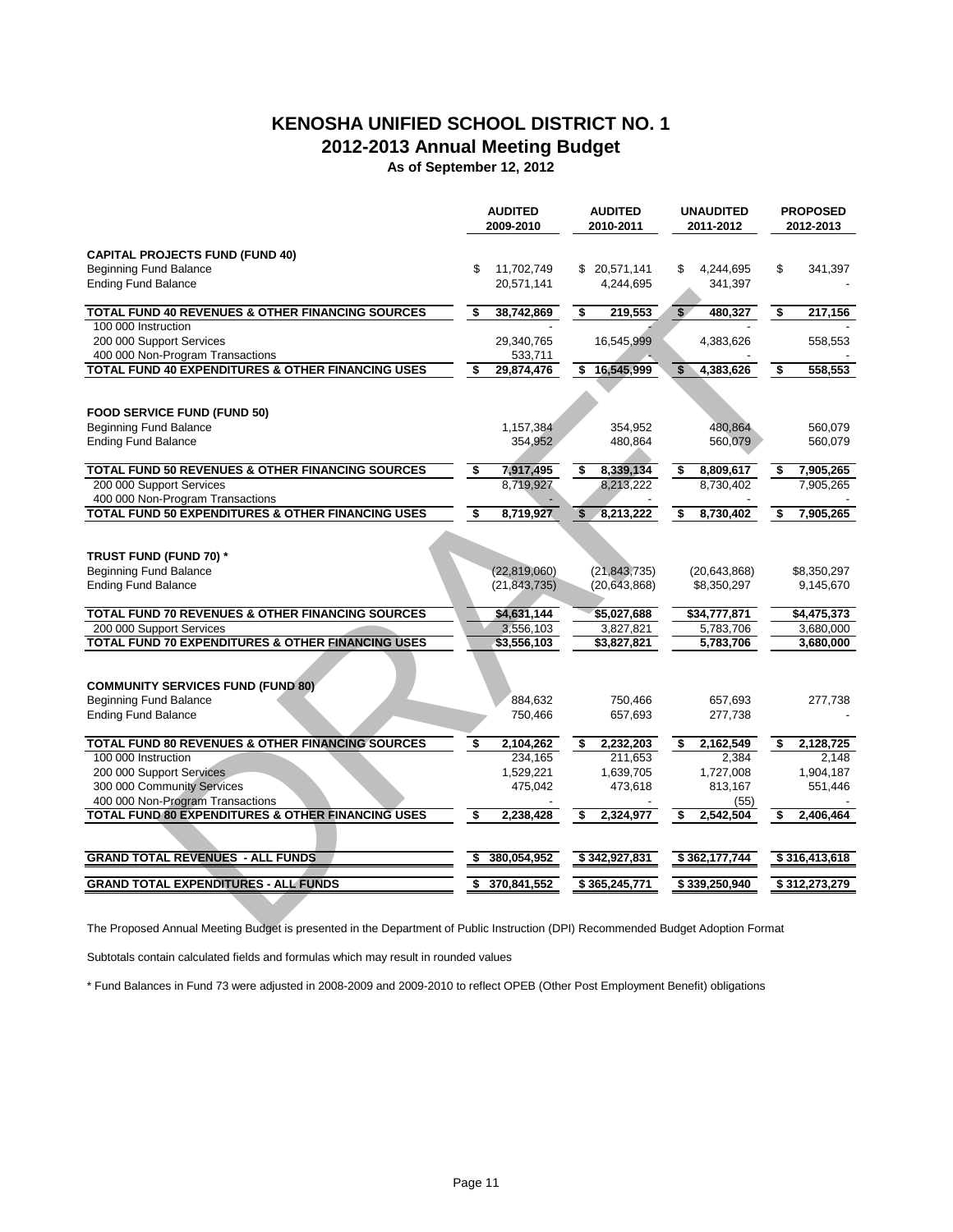# **FUND 10 GENERAL FUND**

**The General Fund is used to account for all financial activities relating to the District's current operations, except those which are required to be accounted for in separate funds. There are no sub-funds in the General Fund.** GENERAL FUND<br>The General Fund is used to account<br>for all financial activities relating to the<br>bistrict's current operations, except<br>those which are required to be<br>accounted for in separate funds. There<br>are no sub-funds in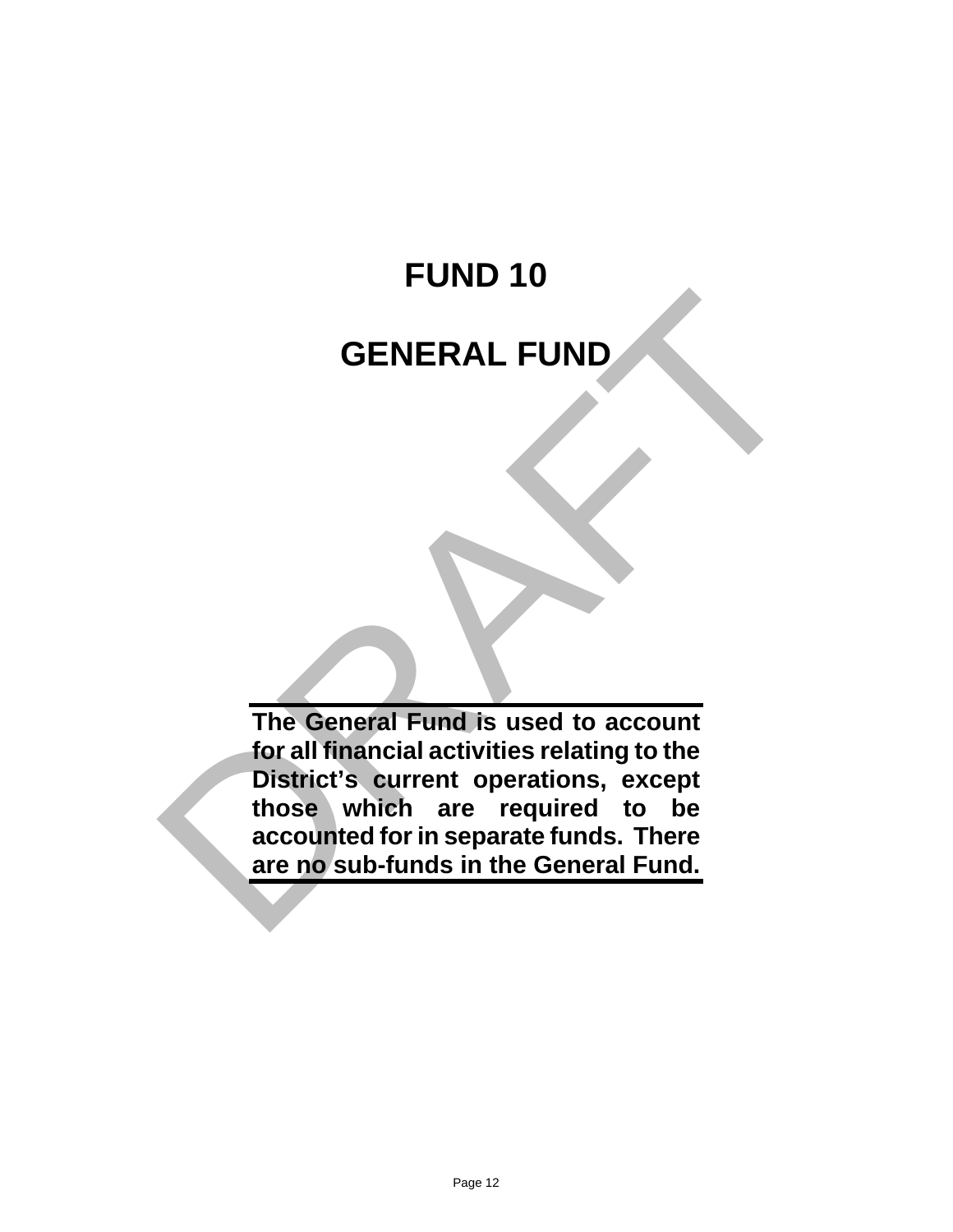#### **FUND 10 - GENERAL FUND**

|                                                   | <b>AUDITED</b><br>2009-2010 |    | <b>AUDITED</b><br>2010-2011 | <b>UNAUDITED</b><br>2011-2012 | <b>PROPOSED</b><br>2012-2013 |
|---------------------------------------------------|-----------------------------|----|-----------------------------|-------------------------------|------------------------------|
| <b>REVENUE</b>                                    |                             |    |                             |                               |                              |
| <b>LOCAL SOURCES</b>                              |                             |    |                             |                               |                              |
| 210 Taxes                                         | \$<br>73,510,384            | \$ | 79,471,094                  | \$<br>77,377,899              | \$<br>72,153,647             |
| 240 Payments for Services                         |                             |    |                             |                               |                              |
| 260 Non-Capital Sales                             | 261,846                     |    | 287,972                     | 214,935                       | 211,900                      |
| 270 School Activity Income                        | 95,554                      |    | 109,061                     | 105,729                       | 110,000                      |
| 280 Interest on Investments                       | 212,611                     |    | 19,638                      | 28,608                        | 28,000                       |
| 290 Other Local                                   | 2,716,108                   |    | 2,543,058                   | 2,400,667                     | 2,090,753                    |
| OTHER SCHOOL DISTRICTS WITHIN WISCONSIN           |                             |    |                             |                               |                              |
| 340 Open Enrollment Tuition                       | 314,268                     |    | 315,958                     | 337,666                       | 300,000                      |
| <b>INTERMEDIATE SOURCES</b>                       |                             |    |                             |                               |                              |
| 540 Payments for Services                         |                             |    |                             |                               |                              |
| 590 Other Intermediate                            | 83,253                      |    | 78,481                      | 60,065                        | 10,000                       |
| <b>STATE SOURCES</b>                              |                             |    |                             |                               |                              |
| 610 State Aid Categorical                         | 1,287,152                   |    | 1,317,123                   | 1,214,804                     | 2,320,000                    |
| 620 State Aid General                             | 136,030,083                 |    | 147,482,875                 | 142,393,589                   | 149,003,568                  |
| 630 Special Projects Grants                       | 1,779,669                   |    | 1,855,773                   | 381,961                       | 365,725                      |
| 640 Payments for Services                         | 100,836                     |    | 150,441                     | 135,603                       | 120,000                      |
| 650 SAGE                                          | 2,853,472                   |    | 3,072,138                   |                               |                              |
| 660 DNR State Revenue                             |                             |    |                             |                               |                              |
| 690 Tax Exempt Computer/Other Aid                 | 394,150                     |    | 455,927                     | 408,890                       | 393,948                      |
| <b>FEDERAL SOURCES</b>                            |                             |    |                             |                               |                              |
| 710 Federal Aid Categorical                       | 268,921                     |    | 234,712                     | 223,855                       | 211,416                      |
| 718 ARRA Federal Stabilization Aid                | 7,591,297                   |    |                             |                               |                              |
| 730 Special Projects Grants                       | 2,657,449                   |    | 3,220,905                   | 2,970,973                     | 2,517,370                    |
| 750 ECIA Title I & Title VI                       | 7,472,955                   |    | 7,822,238                   | 5,806,538                     | 6,280,965                    |
| <b>760 JTPA</b>                                   |                             |    |                             |                               |                              |
| 780 Federal Aid Received through State Agencies   |                             |    | 2,292,178                   | 2,017,249                     |                              |
| 790 Other Federal Sources                         | 89,926                      |    | 154,099                     | 155,463                       | 189,606                      |
| <b>OTHER FINANCING SOURCES</b>                    |                             |    |                             |                               |                              |
| 860 Compensation for Sale or Loss of Fixed Assets |                             |    |                             | 191,989                       |                              |
| <b>OTHER REVENUES</b>                             |                             |    |                             |                               |                              |
| 960 Adjustments                                   |                             |    | (1,025)                     |                               |                              |
| 970 Refund of Disbursement                        |                             |    |                             |                               |                              |
| 980 Medical Services Reimbursement                |                             |    |                             |                               |                              |
| 990 Miscellaneous                                 | 1,001,453                   |    | 1,362,047                   | 368,510                       | 500,000                      |
| <b>TOTAL REVENUES</b>                             | \$238,721,386               | \$ | 252,244,694                 | \$<br>236,794,994             | \$<br>236,806,897            |
| <b>EXPENDITURES</b>                               |                             |    |                             |                               |                              |
|                                                   |                             |    |                             |                               |                              |
| <b>INSTRUCTION</b>                                |                             |    |                             |                               |                              |
| 110000 Undiferentiated Curriculum                 | \$<br>75,626,166            | \$ | 81,864,846                  | \$<br>75,393,364              | \$<br>68,949,496             |
| 120000 Regular Curriculum                         | 45,328,241                  |    | 46,406,371                  | 42,130,601                    | 37,468,452                   |
| 130000 Vocational Curriculum                      | 5,922,841                   |    | 5,898,595                   | 4,569,836                     | 4,021,848                    |
| 140000 Physical Curriculum                        | 5,682,340                   |    | 5,462,520                   | 5,034,837                     | 4,511,904                    |
| 160000 Co-Curricular                              | 1,929,631                   |    | 2,059,581                   | 2,015,860                     | 2,562,437                    |
| 170000 Other Special Needs                        | 1,051,145                   |    | 1,128,859                   | 1,104,660                     | 748,094                      |
|                                                   |                             |    |                             |                               |                              |
| <b>SUPPORT</b>                                    |                             |    |                             |                               |                              |
| 210000 Pupil Services                             | 8,584,297                   |    | 9,093,449                   | 9,181,428                     | 8,161,393                    |
| 220000 Instructional Services                     | 12,738,960                  |    | 14,244,741                  | 12,960,188                    | 16,917,564                   |
| 230000 General Administration                     | 1,371,182                   |    | 1,667,468                   | 1,288,420                     | 1,336,107                    |
| 240000 School Building Administration             | 14,168,967                  |    | 15,468,744                  | 14,341,179                    | 13,814,518                   |
| 250000 Business Administration                    | 33,225,445                  |    | 36,992,535                  | 31,768,451                    | 31,715,321                   |
| 260000 Central Services                           | 5,140,431                   |    | 5,740,321                   | 7,517,128                     | 8,335,669                    |
| 270000 Insurance & Judgements                     | 672,854                     |    | 568,192                     | 1,338,975                     | 2,354,957                    |
| 280000 Debt Services                              | 663,994                     |    | 508,277                     | 432,716                       | 505,943                      |
| 290000 Other Support Services                     | 2,596                       |    |                             |                               |                              |
| <b>NON PROGRAM TRANSACTIONS</b>                   |                             |    |                             |                               |                              |
| 410000 Interfund Operating Transfers              | 24,272,417                  |    | 30,498,836                  | 27,136,588                    | 30,154,592                   |
| 430000 Purchased Instructional Services           | 1,312,834                   |    | 1,465,072                   | 1,631,617                     | 1,284,500                    |
| 490000 Other Non Program Transactions             |                             |    |                             | 75,403                        |                              |
|                                                   |                             |    |                             |                               |                              |
| <b>TOTAL EXPENDITURES</b>                         | \$237,694,340               | \$ | 259,068,404                 | \$<br>237,921,251             | \$232,842,795                |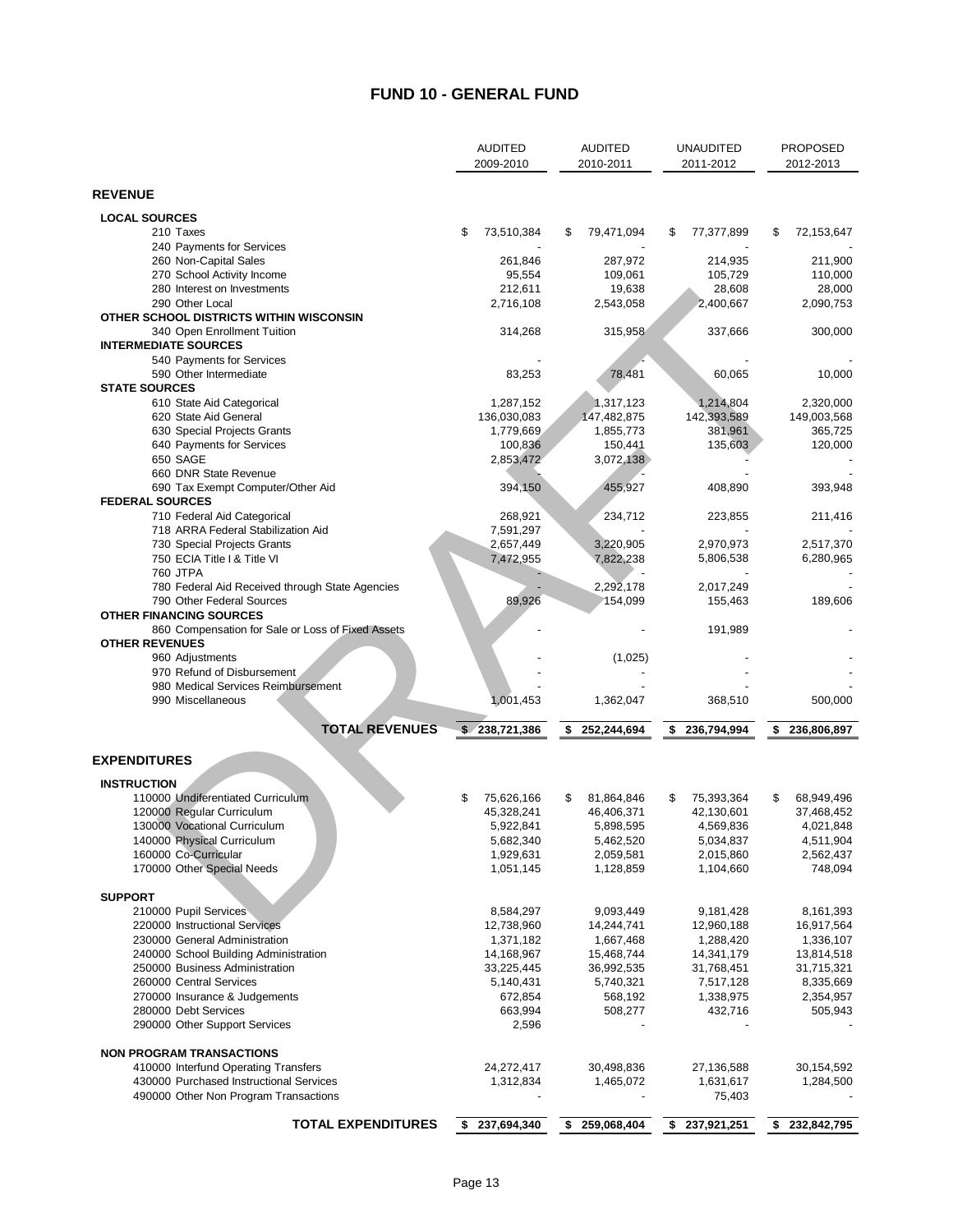**TEN YEAR FUND BALANCE HISTORY (General Fund)** KENOSHA UNIFIED SCHOOL DISTRICT NO. 1 **KENOSHA UNIFIED SCHOOL DISTRICT NO. 1**

|                                                                             | Beginning Fund Balance                                                     | NDL KKU - NU -<br>14,955,867<br>2002/2003 | $\overline{\phantom{0}}$<br>2003/2004<br>13,939,777 | 13,033,908<br>2004/2005    | 13,662,100<br>2005/2006    | 15,987,200<br>2006/2007    | 19,519,519<br>2007/2008    | 22,056,176<br>2008/2009    | 22,606,649<br>2009/2010    | 23,633,695<br>(DII)L IRI9II9D) 」 KD I のIL UJZ∀J∀Д<br>2010/2011 | 16,809,85<br>2011/2012      |
|-----------------------------------------------------------------------------|----------------------------------------------------------------------------|-------------------------------------------|-----------------------------------------------------|----------------------------|----------------------------|----------------------------|----------------------------|----------------------------|----------------------------|----------------------------------------------------------------|-----------------------------|
|                                                                             | <b>Audited Revenues</b><br><b>Audited Expenditures</b><br>Net Transfer Out | 169,592,549<br>170,608,639                | ≖ ವ<br>179,626,94<br>180,532,81                     | 191,292,025<br>190,663,833 | 201,263,283<br>198,938,182 | 209,830,428<br>213,362,747 | 225,865,918<br>223,329,261 | 235,769,268<br>235,218,796 | 238,721,386<br>237,694,340 | 252,244,694<br>259,068,404                                     | 236,794,994<br>237,921,251  |
| Ending Total Fund Balance                                                   | Fund Balance Change                                                        | (1,016,090)<br>13,939,777                 | $(905,869)$<br>13,033,908                           | 628,192<br>13,662,100      | 15,987,200<br>2,325,101    | 19,519,519<br>3,532,319    | 22,056,176<br>2,536,657    | 22,606,649<br>550,473      | 1,027,046<br>23,633,695    | (6, 823, 710)<br>16,809,985                                    | (1, 126, 257)<br>15,683,728 |
| % Fund Balance/Expenditures                                                 |                                                                            | 8.17%                                     | 7.22%                                               | 7.17%                      | 8.04%                      | 9.30%                      | 9.88%                      | 9.61%                      | 9.94%                      | 6.49%                                                          | 6.59%                       |
|                                                                             |                                                                            | Next Year's Budget 180,958,968            | Ā<br>192,196,03                                     | 201,186,764                | 213,240,748                | 223,954,723                | 236,633,798                | 240,111,376                | 252,975,959                | 244,116,920                                                    | 232,842,795                 |
|                                                                             | % Fund Balance/Budget                                                      | 7.70%                                     | 6.78%                                               | 6.79%                      | 7.50%                      | 8.72%                      | 9.32%                      | 9.42%                      | 9.34%                      | 6.89%                                                          | 6.74%                       |
| \$20,000,000<br>\$15,000,000<br>\$25,000,000<br>\$10,000,000<br>\$5,000,000 |                                                                            |                                           |                                                     |                            |                            | Ending Fund Balance        |                            |                            |                            |                                                                |                             |
| မှ                                                                          |                                                                            |                                           |                                                     |                            |                            |                            |                            |                            |                            |                                                                |                             |
|                                                                             | 2002/2003                                                                  | 2003/2004                                 | <b>V2005</b><br>2004                                | 2005/2006                  | 2006/2007                  |                            | 2007/2008                  | 2008/2009                  | 2009/2010                  | 2010/2011                                                      | 2011/2012                   |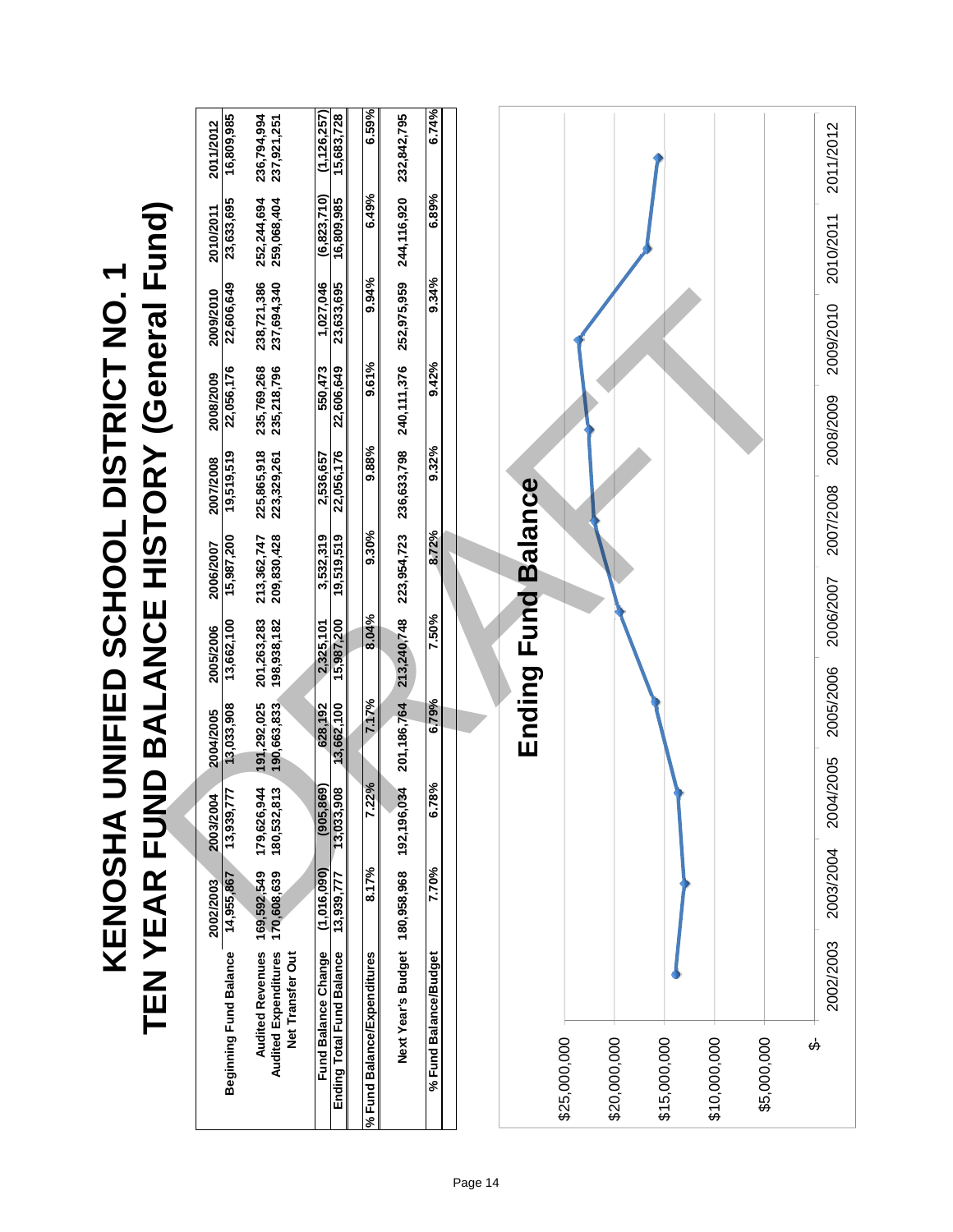# **FUND 20**

### **SPECIAL PROJECTS FUND**

**These funds are used to account for activities funded by specific federal or state grant programs. Only programs the DPI has identified as being accounted for in this Fund can be recorded here. Sub-funds for Federal Handicapped Projects and Head Start are currently established.**  SPECIAL PROJECTS FUND<br>
These funds are used to account for<br>
activities funds due avec to account for<br>
activities funded by specific federal or<br>
state grant programs. Only programs<br>
the DPI has identified as being<br>
accounte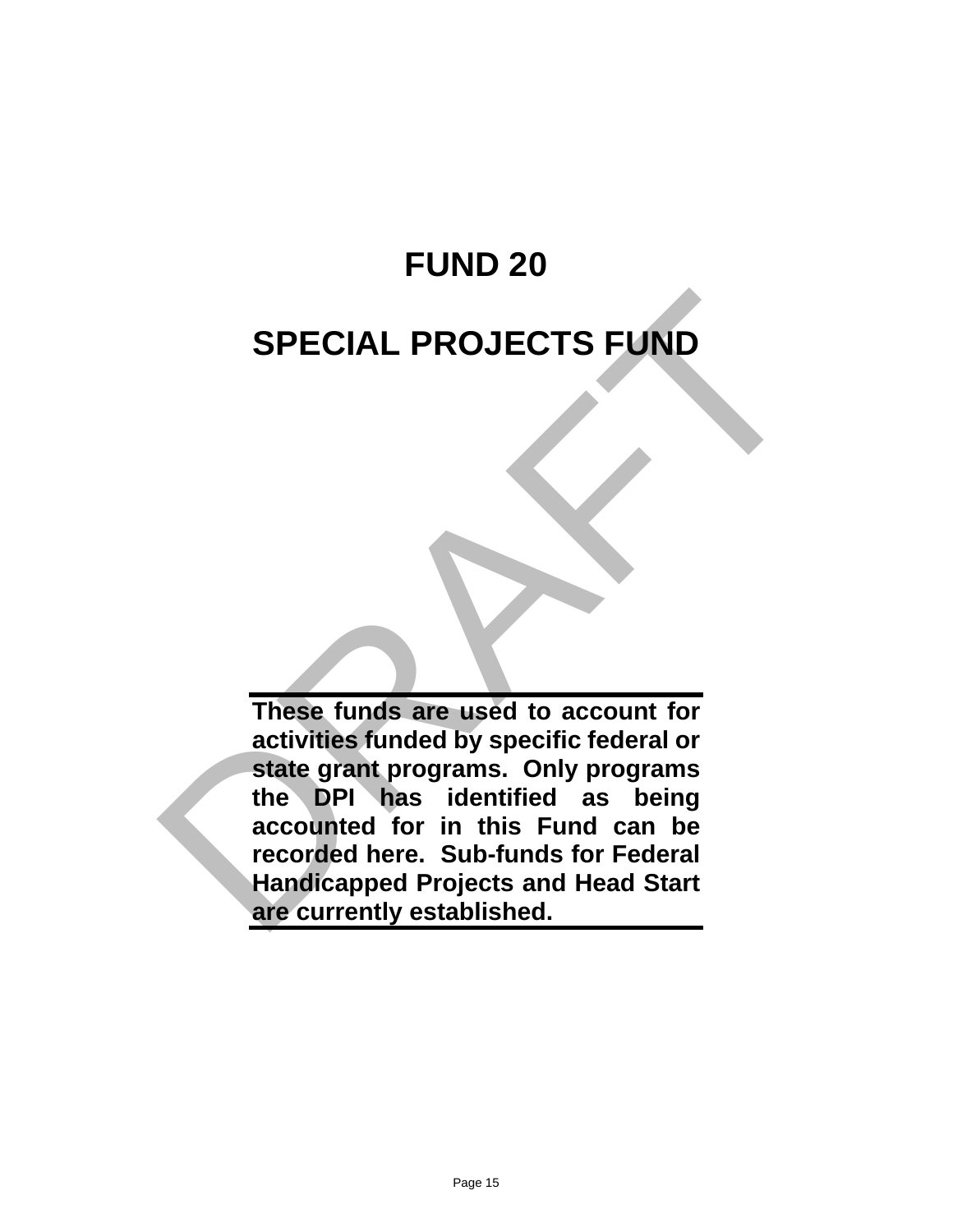### **REVENUES AND EXPENDITURES FUND 20 - SPECIAL PROJECTS**

|                                   | <b>Source</b> | <b>Audited</b><br>2009-2010 | <b>Audited</b><br>2010-2011 | <b>Unaudited</b><br>2011-2012    | <b>Proposed</b><br>2012-2013 |
|-----------------------------------|---------------|-----------------------------|-----------------------------|----------------------------------|------------------------------|
| <b>REVENUE</b>                    |               |                             |                             |                                  |                              |
| <b>Operating Transfers In</b>     | 100           | 23,742,317<br>\$.           | 29,512,911<br>S             | 26,362,325<br>\$.                | 28,687,499<br>\$             |
| Interest on Investments           | 280           |                             |                             |                                  |                              |
| <b>Local Revenues</b>             | 290           | 43,777                      | 8,138                       | 10,064                           | 10,064                       |
| Open Enrollment                   | 340           | 12,996                      | 21,740                      | 20,601                           | 20,000                       |
| State Aid - Handicap Aid          | 611           | 10,129,445                  | 10,390,067                  | 10,439,145                       | 10,500,000                   |
| <b>Other State Aid</b>            | 690           | 50,339                      | 54,496                      | 96,676                           | 55,000                       |
| Federal Aid-High Cost SE          | 711           | 72,561                      | 33,857                      | 68,797                           | 34,000                       |
| Federal Aid - Spec Projects       | 730           | 7,285,277                   | 6,002,088                   | 3,561,593                        | 3,696,735                    |
| Federal Aid - Head Start          | 735           | 1,995,408                   |                             |                                  |                              |
| Federal Aid - Medical Assistance  | 780           | 5,208,185                   | 1,677,833                   | 4,861,777                        | 3,000,000                    |
| Federal Aid - Direct (Head Start) | 790           |                             | 2,047,632                   | 1,800,201                        | 1,968,420                    |
| Sale of Assets                    | 860           |                             |                             |                                  |                              |
| <b>TOTAL REVENUES</b>             |               | 48,540,306<br>\$            | 49,748,762<br>\$            | $\mathbf{\hat{s}}$<br>47,221,179 | 47,971,718<br>\$             |
|                                   |               |                             |                             |                                  |                              |
|                                   |               |                             |                             |                                  |                              |
|                                   |               |                             |                             |                                  |                              |
|                                   |               |                             |                             |                                  |                              |
|                                   |               | <b>Audited</b>              | <b>Audited</b>              | <b>Unaudited</b>                 | <b>Proposed</b>              |
|                                   | Object        | 2009-2010                   | 2010-2011                   | 2011-2012                        | 2012-2013                    |
|                                   |               |                             |                             |                                  |                              |
| <b>EXPENDITURES</b>               |               |                             |                             |                                  |                              |
| <b>Salaries</b>                   | 100           | 26,308,808<br>\$            | 27,893,476<br>S             | \$26,270,783                     | \$ 27,070,034                |
| <b>Employee Benefits</b>          | 200           | 16,438,988                  | 17,161,679                  | 16,913,620                       | 17,219,184                   |
| <b>Purchased Services</b>         | 300           | 4,734,732                   | 3,597,838                   | 3,380,032                        | 2,922,883                    |
| <b>Non-Capital Purchases</b>      | 400           | 1,055,984                   | 660,968                     | 445,213                          | 574,950                      |
| <b>Capital Purchases</b>          | 500           | 240,137                     | 434,527                     | 211,531                          | 184,667                      |
| Insurance                         | 700           |                             |                             |                                  |                              |
| <b>Operating Transfer</b>         | 800           |                             |                             |                                  |                              |
| <b>Other Expenditures</b>         | 900           | (207, 666)                  | 273                         |                                  |                              |
|                                   |               |                             |                             |                                  |                              |
| <b>TOTAL EXPENDITURES</b>         |               | \$48,570,983                | 49,748,762<br>S.            | \$47,221,179                     | \$47,971,718                 |

|                                                                                                                                                                                                      | Object                                                            | Audited<br>2009-2010                                                               | <b>Audited</b><br>2010-2011                                           | <b>Unaudited</b><br>2011-2012                                     | <b>Proposed</b><br>2012-2013                                      |
|------------------------------------------------------------------------------------------------------------------------------------------------------------------------------------------------------|-------------------------------------------------------------------|------------------------------------------------------------------------------------|-----------------------------------------------------------------------|-------------------------------------------------------------------|-------------------------------------------------------------------|
| <b>EXPENDITURES</b>                                                                                                                                                                                  |                                                                   |                                                                                    |                                                                       |                                                                   |                                                                   |
| <b>Salaries</b><br><b>Employee Benefits</b><br><b>Purchased Services</b><br><b>Non-Capital Purchases</b><br><b>Capital Purchases</b><br>Insurance<br><b>Operating Transfer</b><br>Other Expenditures | 100<br>200 <sub>1</sub><br>300<br>400<br>500<br>700<br>800<br>900 | 26,308,808<br>\$.<br>16,438,988<br>4.734.732<br>1,055,984<br>240.137<br>(207, 666) | \$ 27,893,476<br>17,161,679<br>3,597,838<br>660,968<br>434.527<br>273 | 26,270,783<br>S.<br>16,913,620<br>3,380,032<br>445.213<br>211.531 | \$<br>27,070,034<br>17,219,184<br>2,922,883<br>574,950<br>184.667 |
| <b>TOTAL EXPENDITURES</b>                                                                                                                                                                            |                                                                   | 48.570.983<br>S.                                                                   | 49,748,762                                                            | 47.221.179<br>S                                                   | 47,971,718<br>S                                                   |

| <b>Expenditure Summary by Fund</b> |         | Audited<br>2009-2010 | Audited<br>2010-2011 |    | Unaudited<br>2011-2012 |     | Proposed<br>2012-2013    |
|------------------------------------|---------|----------------------|----------------------|----|------------------------|-----|--------------------------|
| Special Revenue Trust Fund         | Fund 21 | 65.763               | ٠                    |    |                        |     | $\overline{\phantom{0}}$ |
| <b>Head Start</b>                  | Fund 25 | 1.995.408            | 2.047.632            |    | 1.800.201              |     | 1.968.420                |
| <b>Special Education</b>           | Fund 27 | 46,509,812           | 47,701,130           |    | 45.420.978             |     | 46,003,298               |
|                                    |         | 48,570,983           | 49,748,762           | S. | 47,221,179             | \$. | 47,971,718               |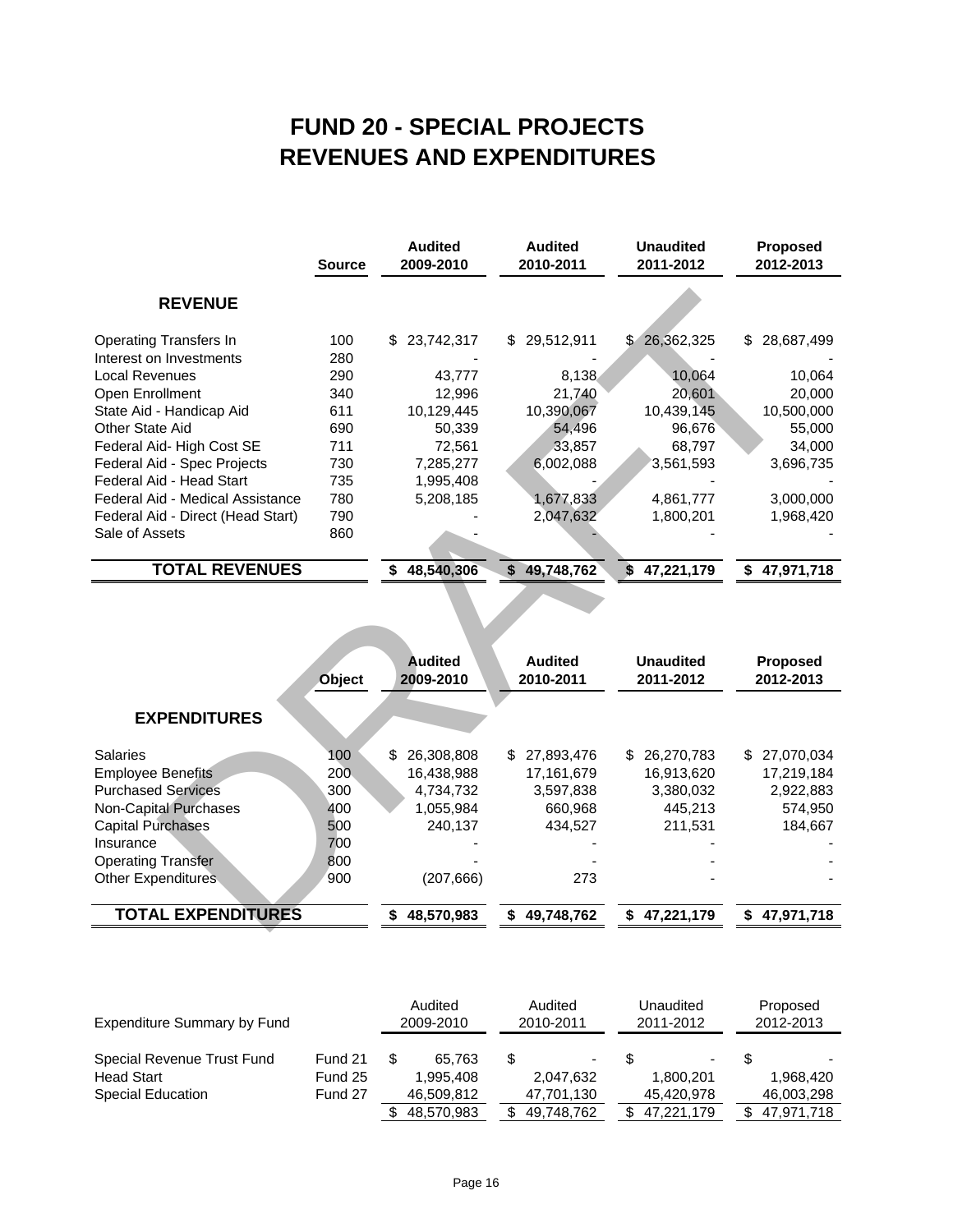# **FUND 30**

### **DEBT SERVICE FUND**

**This fund is used for recording transactions related to repayment of promissory notes (issued per statute 67.12(12)), bonds, and state trust fund loans. Also included in this fund are transactions pertaining to land contract payments and refinancing of debt issues and other district obligations as specified by DPI. Debt tax levies must be recorded in this fund.** DEBT SERVICE FUND<br>
This fund is used for recording<br>
transactions related to repayment of<br>
promissory notes (issued per statute<br>
67.12(12)), bonds, and state trust fund<br>
loans. Also included in this fund are<br>
transactions p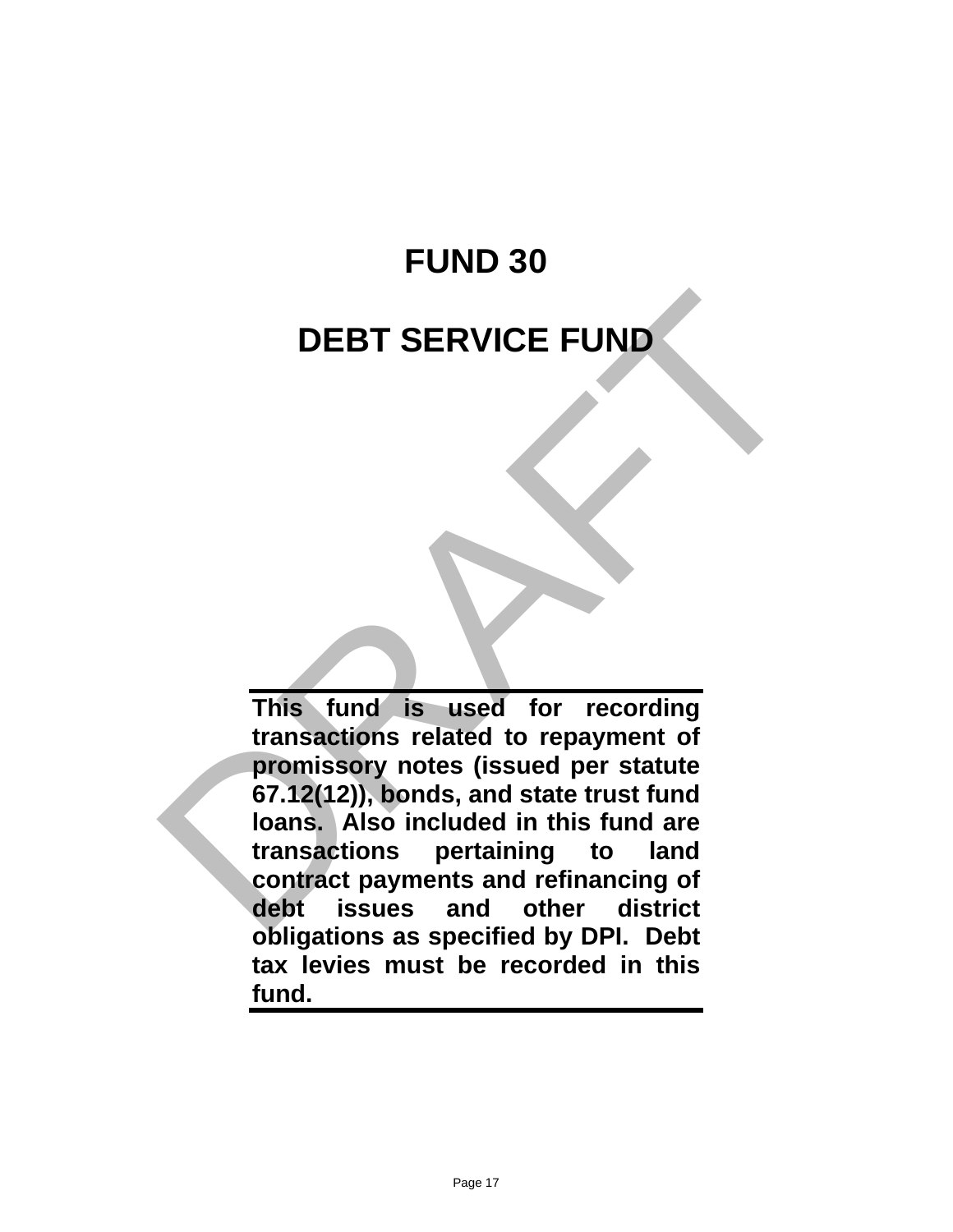### **REVENUES AND EXPENDITURES FUND 30 - DEBT SERVICE**

|                                     | <b>Source</b> | <b>Audited</b><br>2009-2010 | <b>Audited</b><br>2010-2011 | <b>Unaudited</b><br>2011-2012 | <b>Proposed</b><br>2012-2013 |
|-------------------------------------|---------------|-----------------------------|-----------------------------|-------------------------------|------------------------------|
| <b>REVENUE</b>                      |               |                             |                             |                               |                              |
| <b>Operating Transfer - General</b> | 110           | \$<br>530,100               | \$<br>985,925               | \$<br>774,264                 | \$                           |
| <b>Operating Transfer - Capital</b> | 140           | 533,711                     |                             |                               |                              |
| <b>Operating Transfer - Food</b>    | 150           |                             |                             |                               |                              |
| <b>Property Taxes</b>               | 211           | 12,168,870                  | 13,520,354                  | 14,625,987                    | 15,941,761                   |
| Interest on Investments             | 280           | 23,523                      | 7,684                       | 8,388                         |                              |
| Long Term State Trust Funds         | 874           |                             | 9,500,000                   |                               |                              |
| Long Term Bonds                     | 875           | 21,705,000                  |                             | 9,275,000                     |                              |
| Premium on Debt                     | 960           | 403,825                     |                             | 43                            |                              |
| <b>Bond Tax Rebates</b>             | 971           |                             | 1,094,831                   | 1,246,723                     | 966,723                      |
| Miscellaneous                       | 990           |                             | 9,250                       | 6,002,370                     |                              |
| <b>TOTAL REVENUES</b>               |               | 35,365,029<br>S             | 25,118,044                  | 31,932,775                    | 16,908,485<br>\$             |

| <b>REVENUE</b>                      |        |              |                             |                             |               |                               |                              |
|-------------------------------------|--------|--------------|-----------------------------|-----------------------------|---------------|-------------------------------|------------------------------|
| <b>Operating Transfer - General</b> | 110    | \$           | 530,100                     | \$<br>985,925               | $\frac{1}{2}$ | 774,264                       | \$                           |
| <b>Operating Transfer - Capital</b> | 140    |              | 533,711                     |                             |               |                               |                              |
| <b>Operating Transfer - Food</b>    | 150    |              |                             |                             |               |                               |                              |
| <b>Property Taxes</b>               | 211    |              | 12,168,870                  | 13,520,354                  |               | 14,625,987                    | 15,941,761                   |
| Interest on Investments             | 280    |              | 23,523                      | 7,684                       |               | 8,388                         |                              |
| Long Term State Trust Funds         | 874    |              |                             | 9,500,000                   |               |                               |                              |
| Long Term Bonds                     | 875    |              | 21,705,000                  |                             |               | 9,275,000                     |                              |
| Premium on Debt                     | 960    |              | 403,825                     |                             |               | 43                            |                              |
| <b>Bond Tax Rebates</b>             | 971    |              |                             | 1,094,831                   |               | 1,246,723                     | 966,723                      |
| Miscellaneous                       | 990    |              |                             | 9,250                       |               | 6,002,370                     |                              |
| <b>TOTAL REVENUES</b>               |        |              | \$35,365,029                | \$<br>25,118,044            | \$            | 31,932,775                    | \$<br>16,908,485             |
|                                     | Object |              | <b>Audited</b><br>2009-2010 | <b>Audited</b><br>2010-2011 |               | <b>Unaudited</b><br>2011-2012 | <b>Proposed</b><br>2012-2013 |
| <b>EXPENDITURES</b>                 |        |              |                             |                             |               |                               |                              |
| <b>Debt Retirement</b>              |        |              |                             |                             |               |                               |                              |
| Principal                           | 673    | $\mathbb{S}$ | 20,000,000                  | \$<br>712,000               | \$            | 87,000                        | \$<br>2,605,000              |
| Principal - State Trust             | 674    |              |                             |                             |               | 6,637,000                     | 938,000                      |
| Principal - Long Term               | 675    |              | 8,755,000                   | 17.701.000                  |               | 18,784,589                    | 7,585,000                    |
| Interest - Long Term Note           | 683    |              | 6,769,954                   | 6,603,204                   |               | 4,822,156                     | 4,445,481                    |
| <b>Interest - State Trust</b>       | 684    |              |                             | 592,692                     |               | 1,126,598                     | 810,279                      |
| Interest - Long Term Bond           | 685    |              |                             | 130,910                     |               | 660,373                       | 524,725                      |
| <b>Other Debt Retirement</b>        | 690    |              | 745,120                     | 19,000                      |               | 48,694                        |                              |
| Paying Agent Fees                   | 691    |              |                             | (240, 120)                  |               | 56,950                        |                              |
| <b>Operating Transfer Out</b>       | 810    |              |                             |                             |               |                               |                              |
|                                     |        |              |                             |                             |               |                               |                              |
| Adjustments                         | 960    |              |                             |                             |               | 445,912                       |                              |
| <b>TOTAL EXPENDITURES</b>           |        |              | \$36,270,074                | \$<br>25,518,686            | S.            | 32,669,272                    | 16,908,485                   |

| <b>Expenditure Summary by Fund</b> |         | Audited<br>2009-2010 |     | Audited<br>2010-2011 |    | Unaudited<br>2011-2012 |    | Proposed<br>2012-2013 |
|------------------------------------|---------|----------------------|-----|----------------------|----|------------------------|----|-----------------------|
| Debt Service 06/05                 | Fund 31 | \$<br>535.650        | \$  | 535,650              | \$ | 845.650                | \$ | 3,314,025             |
| Debt Service 07/09                 | Fund 32 | 22,979,720           |     | 2,881,100            |    | 3,534,445              |    | 5,601,690             |
| Debt Service 10/02                 | Fund 33 | 578,650              |     | 571,650              |    | 389,650                |    | 2,589,650             |
| Debt Service 07/09                 | Fund 34 | 1,347,523            |     | 56.106               |    | 56.106                 |    | 196,106               |
| Debt Service 02/06                 | Fund 35 | 1,061,113            |     | 1,391,913            |    | 1,954,313              |    | 1,553,513             |
| Debt Service 01/05                 | Fund 37 | 6,979,250            |     | 6,897,250            |    | 6,809,250              |    |                       |
| Non Referendum Debt                | Fund 38 | 2,788,169            |     | 13,185,017           |    | 19,079,858             |    | 3,653,501             |
|                                    |         | 36.270.074           | \$. | 25.518.686           | S. | 32,669,272             | S  | 16,908,485            |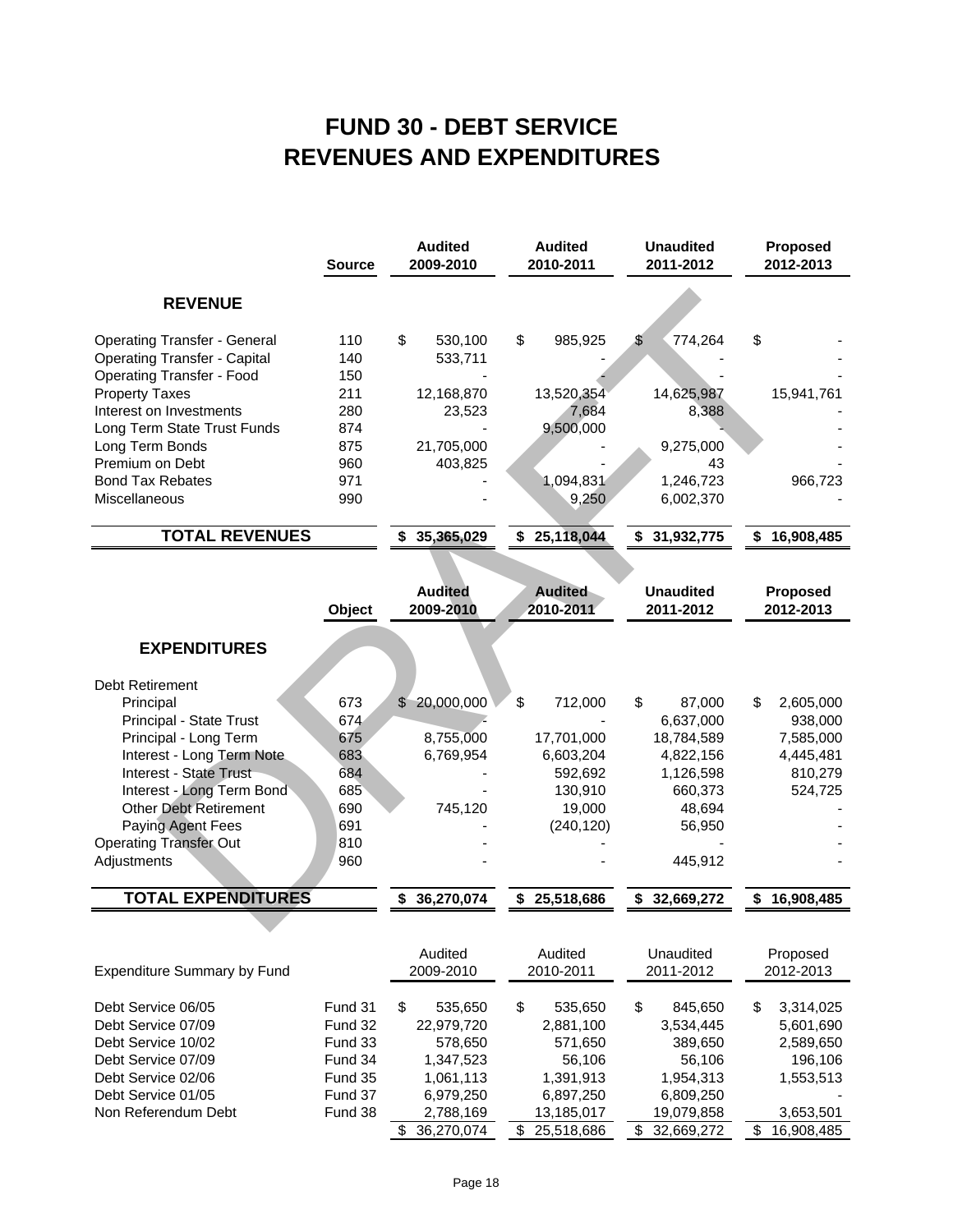# **FUND 40**

## **CAPITAL PROJECTS FUND**

**This fund is used to account for expenditures financed through the use of bonds, promissory notes issued per statute, State trust fund loans, or an expansion fund tax levy. Sub-funds are required for reporting specific bond and note issues' expenditures.** CAPITAL PROJECTS FUND<br>
This fund is used to account for<br>
expenditures financed through the use<br>
of bonds, promissory notes issued per<br>
statute, State trust fund loans, or an<br>
expansion fund tax levy. Sub-funds<br>
are require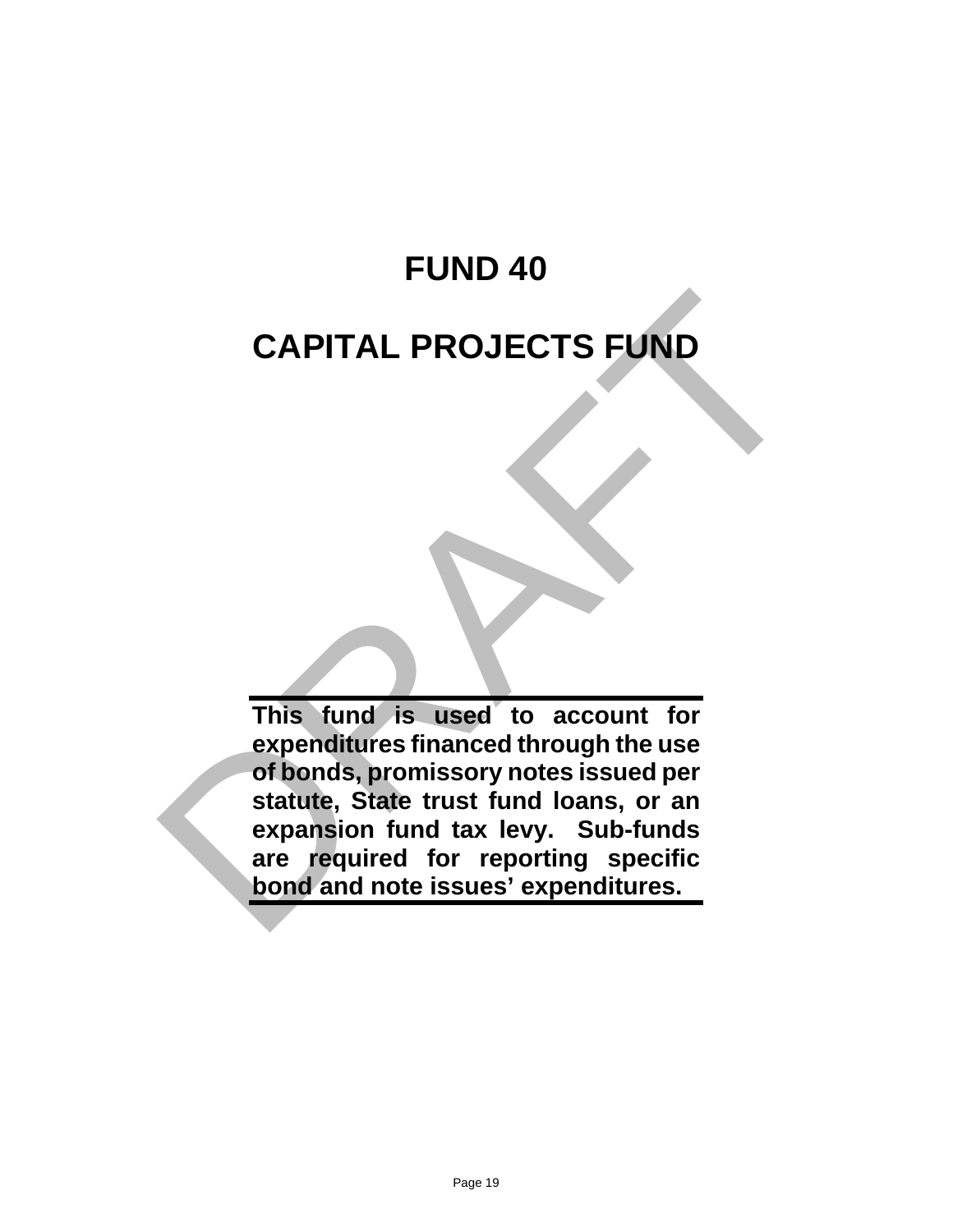### **REVENUES AND EXPENDITURES FUND 40 - CAPITAL PROJECTS**

|                                     | <b>Source</b> | <b>Audited</b><br>2009-2010 | <b>Audited</b><br>2010-2011 |         | <b>Unaudited</b><br>2011-2012 |    | <b>Proposed</b><br>2012-2013 |  |
|-------------------------------------|---------------|-----------------------------|-----------------------------|---------|-------------------------------|----|------------------------------|--|
| <b>REVENUE</b>                      |               |                             |                             |         |                               |    |                              |  |
| <b>Operating Transfer - Capital</b> | 100           | \$                          | \$                          |         |                               | \$ |                              |  |
| <b>Capital Project Revenue</b>      | 148           |                             |                             |         |                               |    |                              |  |
| Interest on Investments             | 280           | 432,869                     |                             | 219,553 | 34.415                        |    | 300                          |  |
| Other Local Revenues                | 290           |                             |                             |         |                               |    |                              |  |
| Long Term Bonds                     | 873           | 18,310,000                  |                             |         |                               |    |                              |  |
| <b>Trust Fund Loan Proceeds</b>     | 874           |                             |                             |         |                               |    |                              |  |
| Long Term Bonds (B.A.N.)            | 875           | 20,000,000                  |                             |         |                               |    |                              |  |
| Accrued Interest - Refinancing      | 879           |                             |                             |         |                               |    |                              |  |
| Miscellaneous Revenue               | 990           |                             |                             |         | 4,445,912                     |    | 216,856                      |  |
| <b>TOTAL REVENUE</b>                |               | \$38,742,869                |                             | 219,553 | 4,480,327                     |    | 217,156                      |  |

| <b>REVENUE</b>                        |               |                             |                             |                               |                       |
|---------------------------------------|---------------|-----------------------------|-----------------------------|-------------------------------|-----------------------|
| <b>Operating Transfer - Capital</b>   | 100           | \$                          | \$                          | \$                            | \$                    |
| <b>Capital Project Revenue</b>        | 148           |                             |                             |                               |                       |
| Interest on Investments               | 280           | 432,869                     | 219,553                     | 34,415                        | 300                   |
| <b>Other Local Revenues</b>           | 290           |                             |                             |                               |                       |
| Long Term Bonds                       | 873           | 18,310,000                  |                             |                               |                       |
| <b>Trust Fund Loan Proceeds</b>       | 874           |                             |                             |                               |                       |
| Long Term Bonds (B.A.N.)              | 875           | 20,000,000                  |                             |                               |                       |
| <b>Accrued Interest - Refinancing</b> | 879           |                             |                             |                               |                       |
| Miscellaneous Revenue                 | 990           |                             |                             | 4,445,912                     | 216,856               |
| <b>TOTAL REVENUE</b>                  |               | \$38,742,869                | \$<br>219,553               | \$<br>4,480,327               | \$<br>217,156         |
| <b>EXPENDITURES</b>                   | <b>Object</b> | <b>Audited</b><br>2009-2010 | <b>Audited</b><br>2010-2011 | <b>Unaudited</b><br>2011-2012 | Proposed<br>2012-2013 |
|                                       |               |                             |                             |                               |                       |
| <b>Salaries</b>                       | 100           | $\sqrt[6]{\frac{1}{2}}$     | \$<br>1,806                 | \$                            | \$                    |
| <b>Benefits</b>                       | 200           |                             | 351                         |                               |                       |
| <b>Purchased Services</b>             | 300           | 28,888,895                  | 16,303,722                  | 4,383,626                     | 558,553               |
| <b>Non-Capital Purchases</b>          | 400           |                             |                             |                               |                       |
| <b>Capital Purchases</b>              | 500           | 451,871                     |                             |                               |                       |
| Debt Retirement                       | 600           |                             | 240,120                     |                               |                       |
| <b>Operating Transfer Out</b>         | 800           | 533,711                     |                             |                               |                       |
| <b>Other Purchases</b>                | 900           |                             |                             |                               |                       |
| <b>TOTAL EXPENDITURES</b>             |               | \$29,874,476                | \$16,545,999                | \$<br>4,383,626               | \$<br>558,553         |
|                                       |               |                             |                             |                               |                       |

| <b>Expenditure Summary by Fund</b> |         |   | Audited<br>2009-2010 |   | Audited<br>2010-2011 |  | Unaudited<br>2011-2012 |   | Proposed<br>2012-2013 |  |
|------------------------------------|---------|---|----------------------|---|----------------------|--|------------------------|---|-----------------------|--|
| Capital Project - Indian Trail     | Fund 42 | S | 25,875,664           | S | 13,667,230           |  | 3.927.316              | S | 558,553               |  |
| Capital Project - EBSOLA           | Fund 43 |   |                      |   |                      |  |                        |   |                       |  |
| Capital Project - Nash             | Fund 45 |   |                      |   |                      |  |                        |   |                       |  |
| Capital Project - Brass            | Fund 46 |   |                      |   |                      |  |                        |   |                       |  |
| Capital Project - Reuther          | Fund 47 |   | 3.998.812            |   | 2,878,769            |  | 456.310                |   |                       |  |
| Capital Project - Miscellaneous    | Fund 49 |   |                      |   |                      |  |                        |   |                       |  |
|                                    |         |   | 29.874.476           | S | 16.545.999           |  | 4.383.626              |   | 558,553               |  |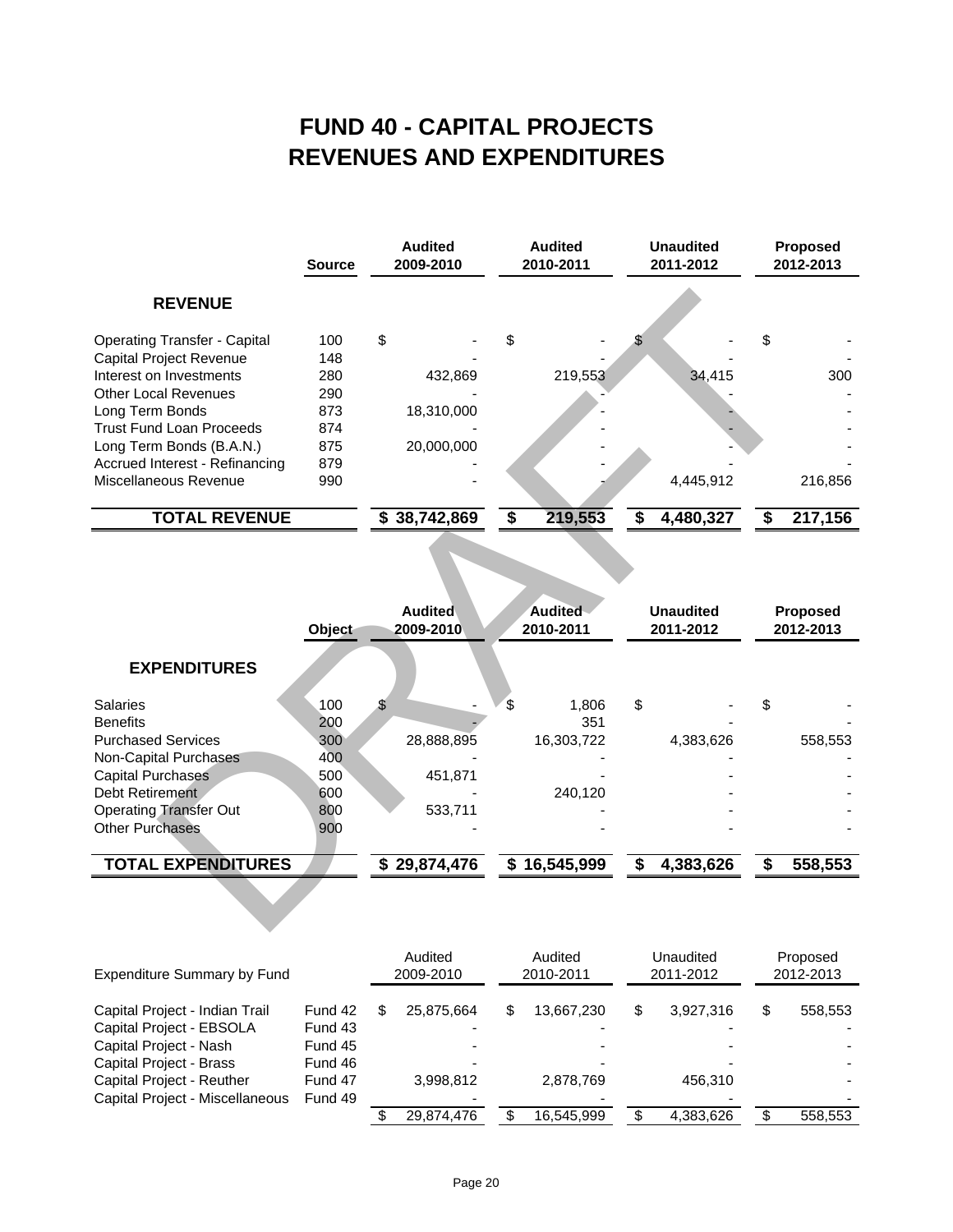# **FUND 50 FOOD SERVICE FUND**

**Federal regulations require that the Food Service Fund be accounted for separately. All revenues and expenditures related to pupil food service activities are recorded in this fund. Any fund deficit at the end of the year must be eliminated through an operating transfer from the General Fund. Any fund balance must be retained for future use for Food Service.** FOOD SERVICE FUND<br>
Federal regulations require that the<br>
Food Service Fund be accounted for<br>
separately. All revenues and<br>
expenditures related to pupil food<br>
service activities are recorded in this<br>
fund. Any fund deficit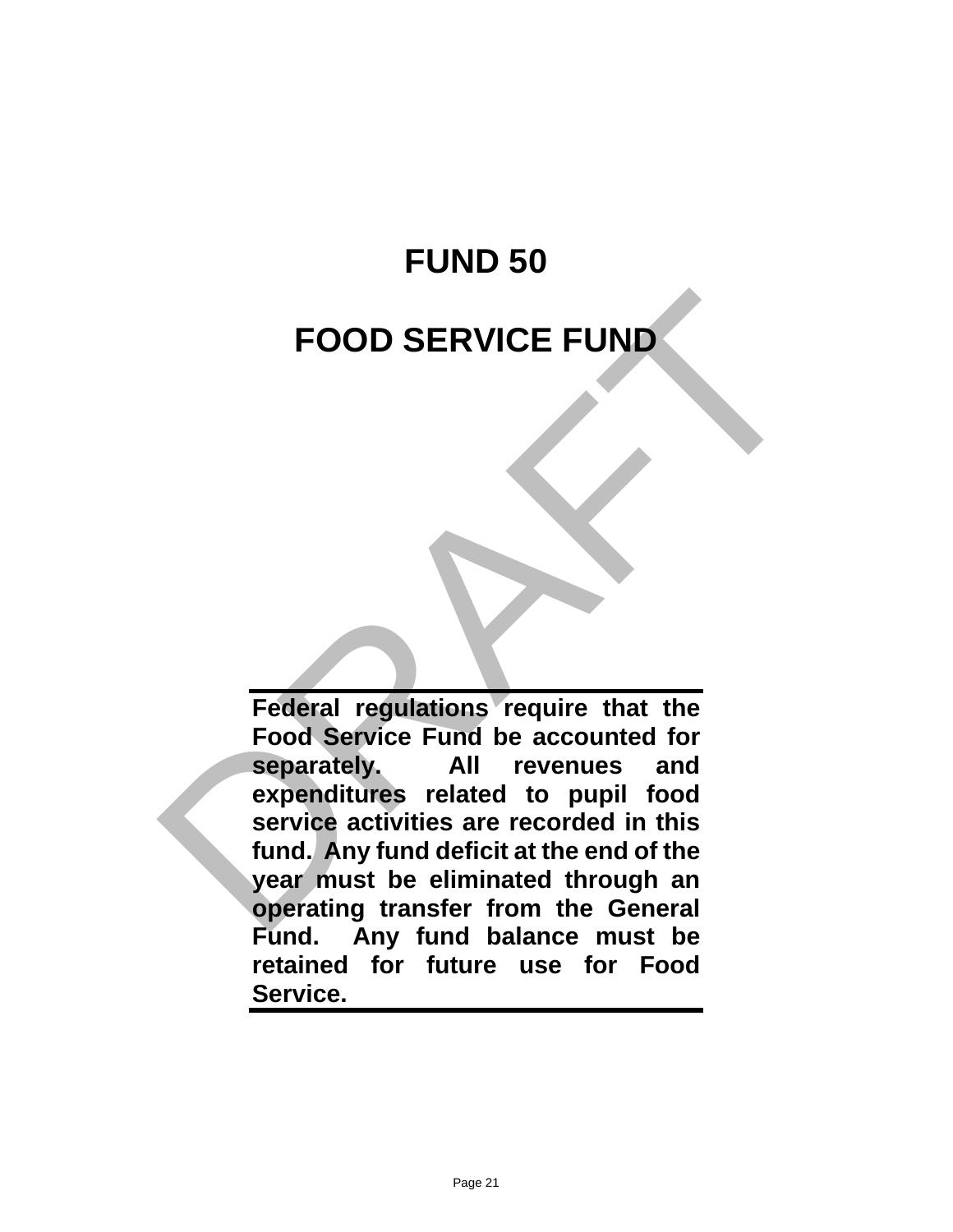### **REVENUES AND EXPENDITURES FUND 50 - FOOD SERVICE**

|                            | <b>Source</b> | <b>Audited</b><br>2009-2010 | <b>Audited</b><br>2010-2011 | <b>Unaudited</b><br>2011-2012 | <b>Proposed</b><br>2012-2013 |
|----------------------------|---------------|-----------------------------|-----------------------------|-------------------------------|------------------------------|
| <b>REVENUE</b>             |               |                             |                             |                               |                              |
| Transfers from Fund 10     |               |                             |                             |                               |                              |
| <b>General Transfers</b>   | 100           | \$                          | \$                          | \$                            | \$                           |
| Local Sources:             |               |                             |                             |                               |                              |
| <b>Pupil Sales</b>         | 251           | 1,816,039                   | 1,701,352                   | 1,820,691                     | \$1,584,401                  |
| <b>Adult Sales</b>         | 252           | 30,994                      | 30,856                      | 27,699                        | \$30,000                     |
| <b>Snack Sales</b>         | 254           | 3,726                       | 73,632                      | 51,675                        | \$57,650                     |
| <b>Snack Sales</b>         | 255           |                             |                             |                               | \$10,000                     |
| <b>Breakfast Sales</b>     | 257           | 56,093                      | 86,539                      | 88,560                        | \$82,500                     |
| <b>Milk Sales</b>          | 258           | 75,777                      | 69,105                      | 63,881                        | \$70,000                     |
| <b>Other Food Sales</b>    | 259           | 997,836                     | 1,000,260                   | 1,046,881                     | \$1,000,000                  |
| Interest on Investments    | 280           |                             | 1,454                       | 204                           |                              |
| Miscellaneous              | 299           |                             |                             |                               |                              |
| <b>State Sources:</b>      |               |                             |                             |                               |                              |
| Food Service Aid           | 617           | 131,682                     | 139,790                     | 134,928                       | 142,370                      |
| <b>Federal Sources</b>     |               |                             |                             |                               |                              |
| <b>Donated Commodities</b> | 714           | 413,116                     | 443,831                     | 502,421                       | 413,000                      |
| Food Service Aid           | 717           | 4,335,740                   | 4,675,184                   | 4,932,734                     | 4,500,000                    |
| Special Projects Aid       | 730           | 56,485                      | 96,684                      | 139,942                       | 15,344                       |
| Adjustments                | 969           | 8                           | 20,446                      |                               |                              |
| <b>TOTAL REVENUE</b>       |               | \$7,917,495                 | \$8,339,134                 | \$8,809,617                   | \$7,905,265                  |
|                            |               |                             |                             |                               |                              |
|                            |               |                             |                             |                               |                              |
|                            | Object        | <b>Audited</b><br>2009-2010 | <b>Audited</b><br>2010-2011 | <b>Unaudited</b><br>2011-2012 | <b>Proposed</b><br>2012-2013 |
|                            |               |                             |                             |                               |                              |
| <b>EYPENDITURES</b>        |               |                             |                             |                               |                              |

| <b>Object</b>             |     | <b>Audited</b><br>2009-2010 | <b>Audited</b><br>2010-2011 | <b>Unaudited</b><br>2011-2012 | <b>Proposed</b><br>2012-2013 |  |
|---------------------------|-----|-----------------------------|-----------------------------|-------------------------------|------------------------------|--|
| <b>EXPENDITURES</b>       |     |                             |                             |                               |                              |  |
| <b>Salaries</b>           | 100 | \$<br>2,023,505             | \$<br>2.170.942             | \$<br>2,317,410               | \$2,123,538                  |  |
| <b>Employee Benefits</b>  | 200 | 1.020.516                   | 1,071,645                   | 1,043,863                     | \$1,193,987                  |  |
| <b>Purchased Services</b> | 300 | 1,337,028                   | 162,734                     | 117,245                       | \$213,097                    |  |
| Non-Capital Purchases     | 400 | 4,197,452                   | 4,711,104                   | 4,989,429                     | \$4,152,649                  |  |
| <b>Capital Purchases</b>  | 500 | 75,769                      | 8,038                       | 165,512                       | \$151,264                    |  |
| Insurance                 | 700 |                             |                             |                               | \$0                          |  |
| <b>Operating Transfer</b> | 800 |                             |                             |                               | \$0                          |  |
| <b>Other Expenditures</b> | 900 | 65,657                      | 88,759                      | 96.944                        | \$70,730                     |  |
| <b>TOTAL EXPENDITURES</b> |     | \$8,719,927                 | 8,213,222                   | 8,730,402<br>S                | 7,905,265<br>S               |  |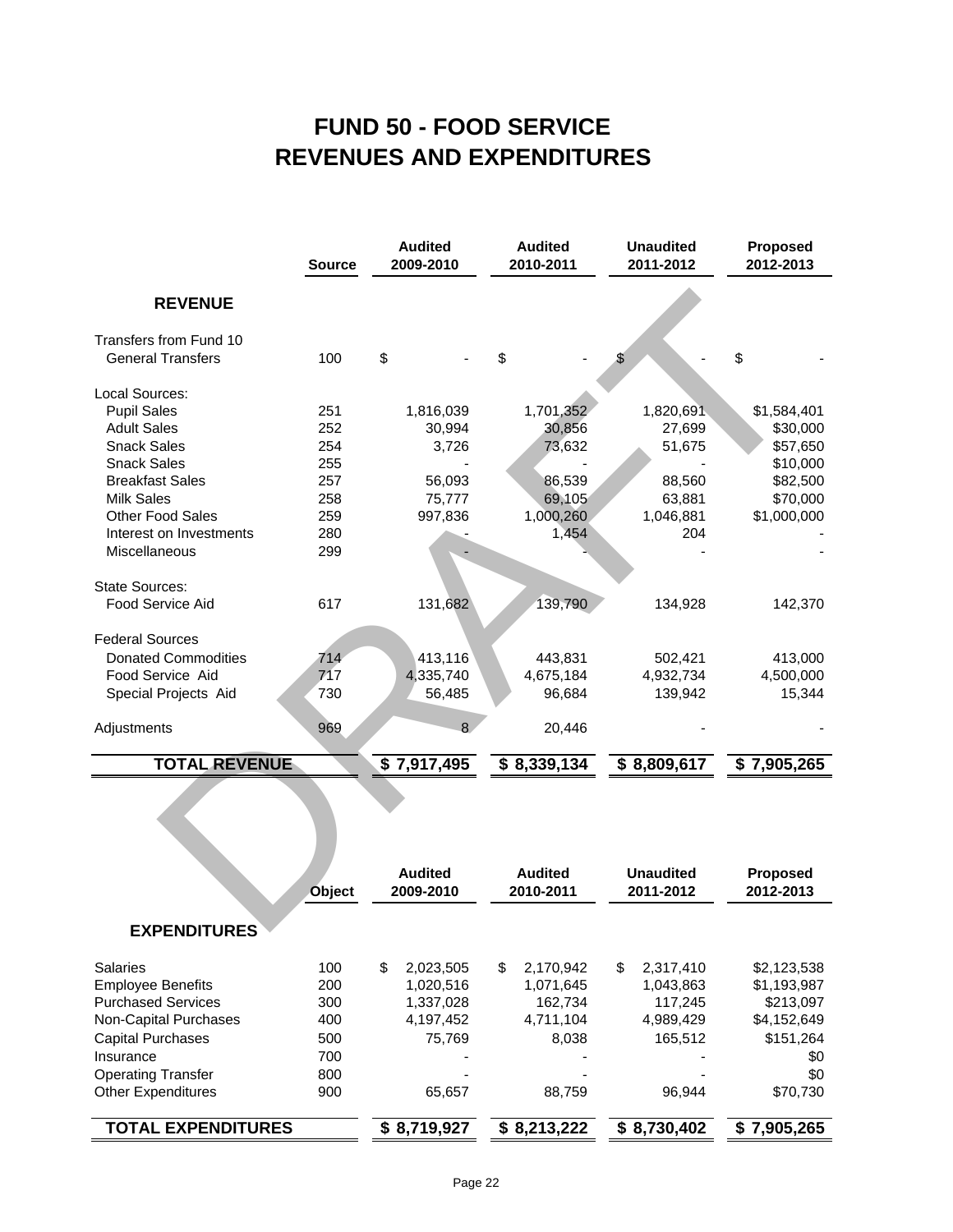# **FUND 70**

### **TRUST FUND**

**This fund is currently being used to account for assets reserved to pay early retirement benefits. It is also commonly used to account for gifts and donations from individuals and organizations which are generally intended for scholarships.** FUND 70<br>
TRUST FUND<br>
This fund is currently being used to<br>
account for assets reserved to pay<br>
early refirement benefits. It is also<br>
commonly used to account for gifts<br>
and donations from individuals and<br>
organizations wh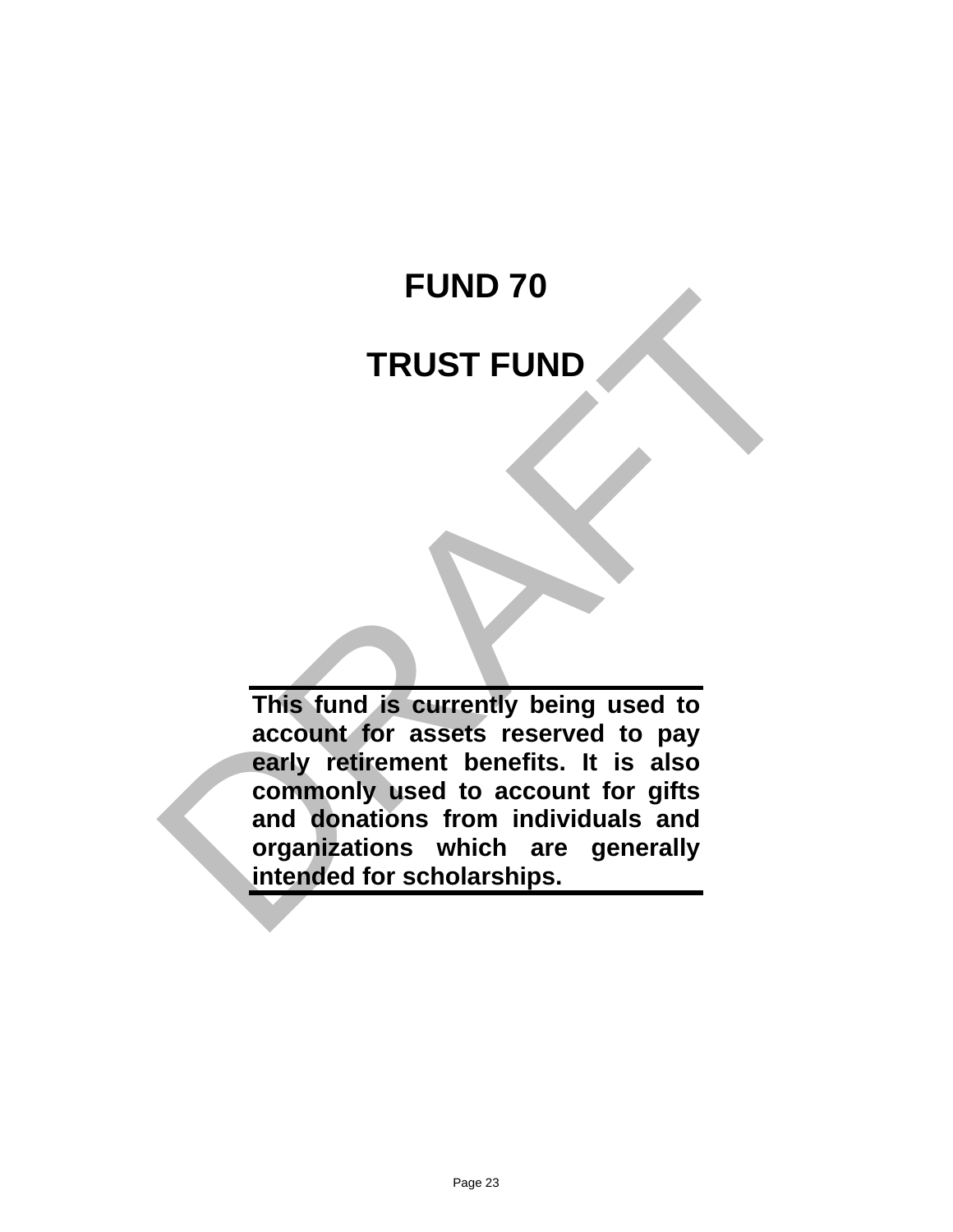### **REVENUES AND EXPENDITURES FUND 70 - TRUST FUND**

|                                     | <b>Source</b> | Audited<br>2009-2010 |             | <b>Audited</b><br>2010-2011 |             | <b>Unaudited</b><br>2011-2012 |              | <b>Proposed</b><br>2012-2013 |           |
|-------------------------------------|---------------|----------------------|-------------|-----------------------------|-------------|-------------------------------|--------------|------------------------------|-----------|
| <b>REVENUE</b>                      |               |                      |             |                             |             |                               |              |                              |           |
| Operating Transfers In              | 100           | \$                   |             | \$                          |             |                               |              | \$                           |           |
| <b>Expendable Trust</b>             | 171           |                      |             |                             |             |                               |              |                              |           |
| Interfund Payment                   | 230           |                      | 4,621,065   |                             | 4,989,695   |                               | 4,739,082    |                              | 4,465,373 |
| Interest income                     | 280           |                      | 10.079      |                             | 37.993      |                               | 27,667,099   |                              | 10.000    |
| <b>OPEB Trust Fund Contribution</b> | 950           |                      |             |                             |             |                               |              |                              |           |
| Miscellaneous Revenue               | 990           |                      |             |                             |             |                               | 2,370,122    |                              |           |
| <b>TOTAL REVENUE</b>                |               |                      | \$4,631,144 |                             | \$5,027,688 |                               | \$34,776,302 | S                            | 4,475,373 |

| <b>REVENUE</b>                                               |            |                |                        |                  |              |
|--------------------------------------------------------------|------------|----------------|------------------------|------------------|--------------|
| <b>Operating Transfers In</b>                                | 100        | \$             | \$                     | \$               | \$           |
| <b>Expendable Trust</b>                                      | 171        |                |                        |                  |              |
| Interfund Payment                                            | 230        | 4,621,065      | 4,989,695              | 4,739,082        | 4,465,373    |
| Interest income                                              | 280        | 10,079         | 37,993                 | 27,667,099       | 10,000       |
| <b>OPEB Trust Fund Contribution</b><br>Miscellaneous Revenue | 950<br>990 |                |                        | 2,370,122        |              |
|                                                              |            |                |                        |                  |              |
| <b>TOTAL REVENUE</b>                                         |            | \$4,631,144    | \$5,027,688            | \$34,776,302     | \$4,475,373  |
|                                                              |            | <b>Audited</b> | <b>Audited</b>         | <b>Unaudited</b> | Proposed     |
|                                                              | Object     | 2009-2010      | 2010-2011              | 2011-2012        | 2012-2013    |
| <b>EXPENDITURES</b>                                          |            |                |                        |                  |              |
| <b>Employee Benefits</b><br>Life Insurance                   | 230        | \$<br>49,760   | $\mathbb{S}$<br>43,619 | \$<br>192.299    | \$<br>55.000 |
| <b>Health Insurance</b>                                      | 241        | 2,986,589      | 3,109,176              | 2,694,171        | 3,100,000    |
| Vision Insurance                                             | 242        | 120            | 52                     | 26               |              |
| Dental Insurance                                             | 243        | 21,144         | 20,384                 | 19,305           | 25,000       |
| Long Term Care Insurance                                     | 245        | 181,694        | 194,934                | 224,807          | 190,000      |
| <b>Purchased Services</b>                                    | 300        | 310,795        | 451,552                | 2,644,705        | 310,000      |
| Supplies                                                     | 400        |                |                        | 1,377            |              |
| <b>Debt Service</b>                                          | 600        | 6,000          | 6,000                  | 6,000            |              |
| <b>Operating Transfer Out</b>                                | 800        |                |                        |                  |              |
| Other                                                        | 900        |                | 5                      | 15               |              |
| <b>TOTAL EXPENDITURES</b>                                    |            | \$3,556,103    | \$3,825,721            | \$<br>5,782,706  | \$3,680,000  |
|                                                              |            |                |                        |                  |              |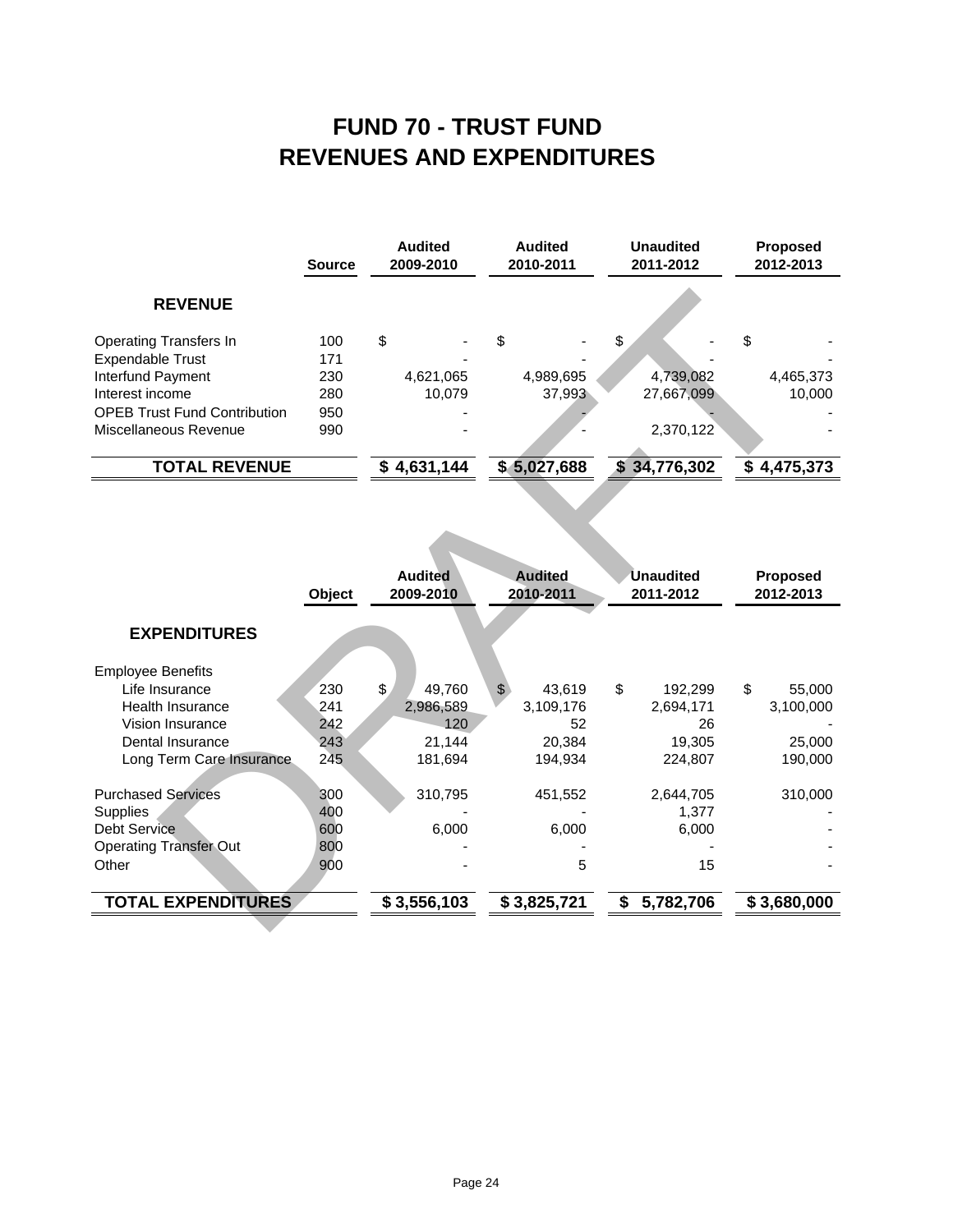## **FUND 80**

## **COMMUNITY SERVICES FUND**

**This fund is used to account for the community recreation programs and other programs which are not elementary or secondary educational programs, but have the primary function of serving the community.** COMMUNITY SERVICES FUND<br>This fund is used to account for<br>the community recreation programs<br>and other programs which are not<br>elementary or secondary educational<br>programs, but have the primary<br>function of serving the communi